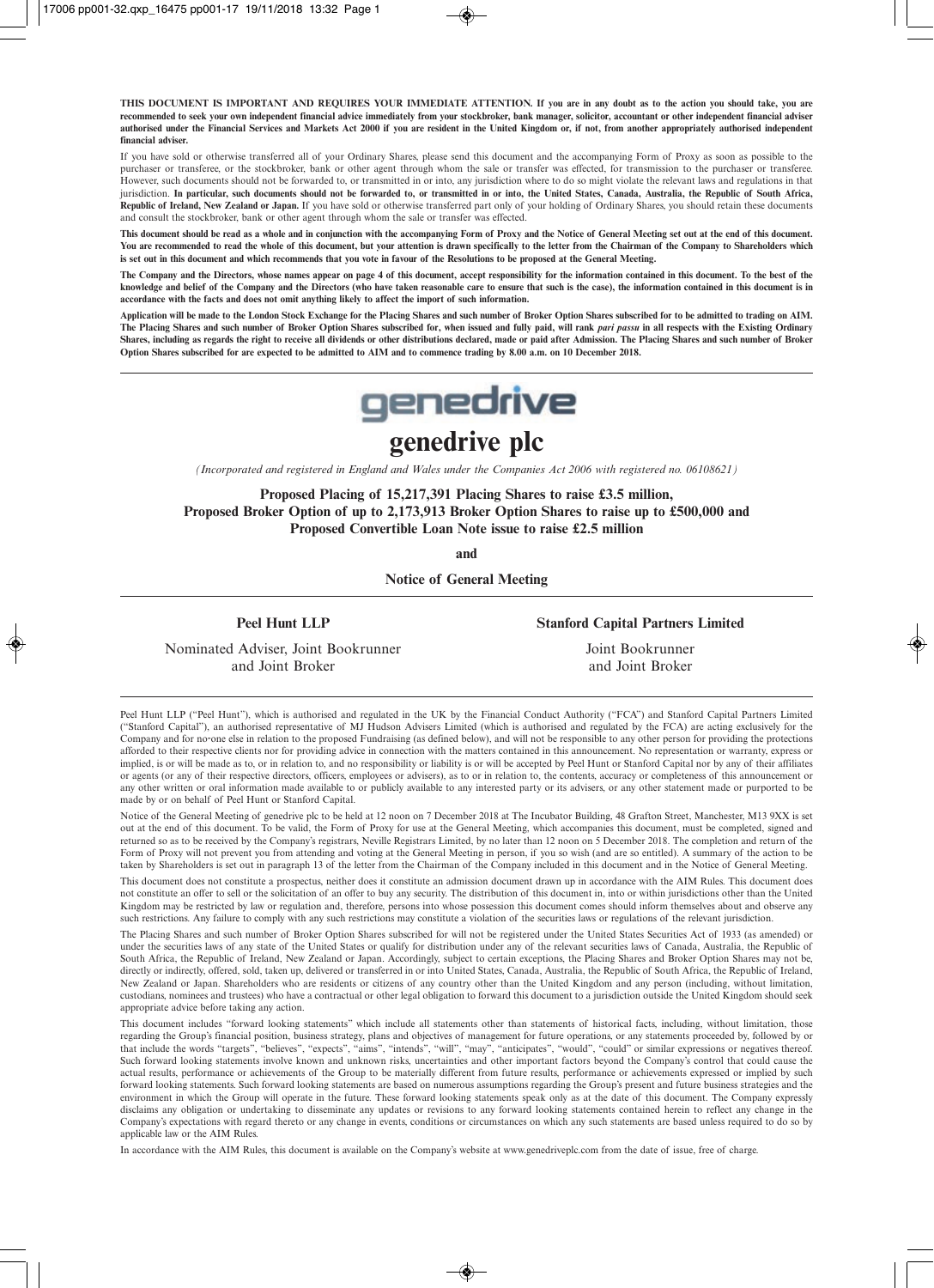## **CONTENTS**

## Page

| 22 |
|----|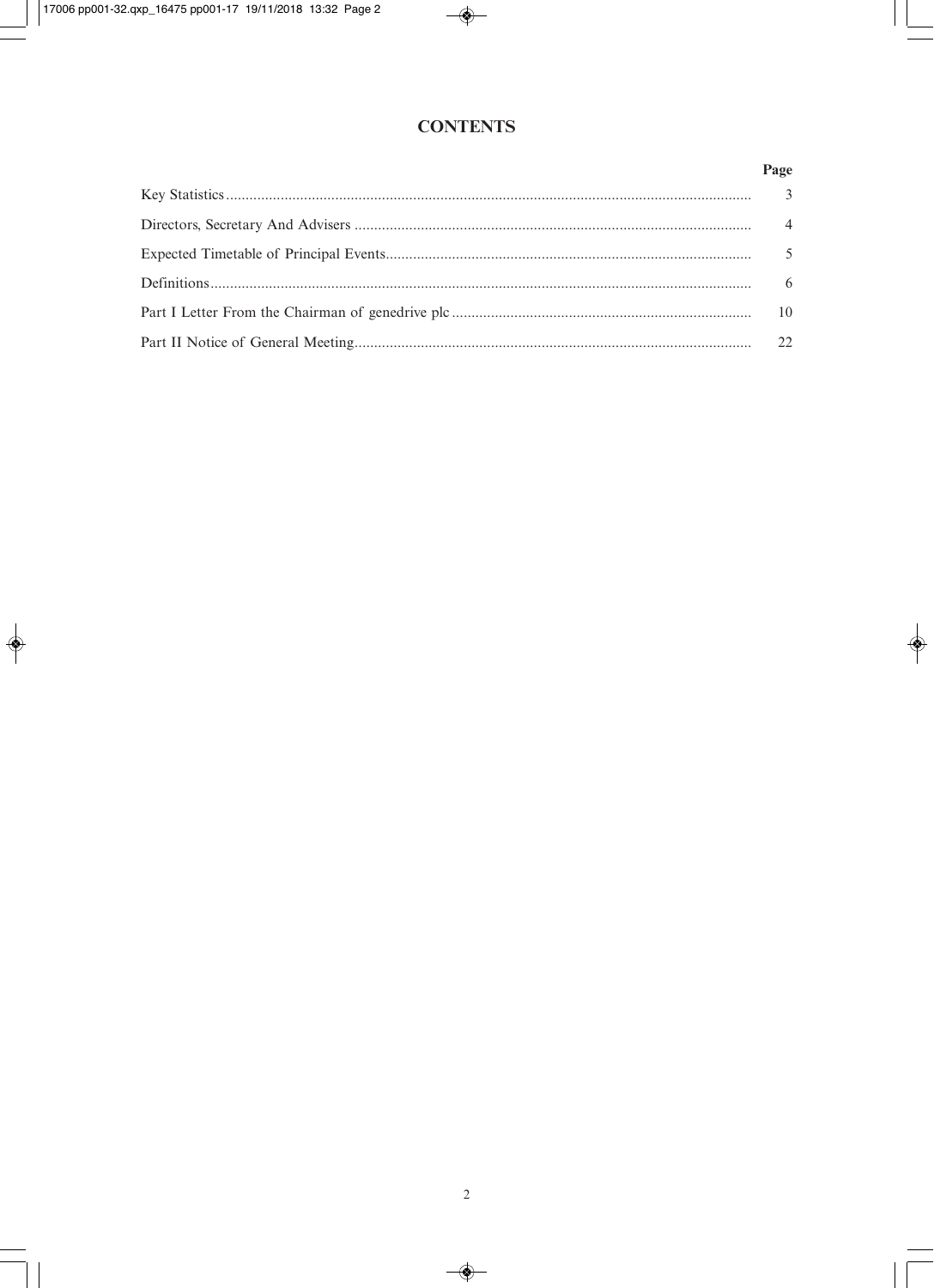## **KEY STATISTICS**

| Placing Price                                                                                                                                                                      | 23 pence             |
|------------------------------------------------------------------------------------------------------------------------------------------------------------------------------------|----------------------|
| Discount to closing middle market price of an Existing Ordinary Share on 15 November 2018                                                                                          | Nil $\%$             |
| Number of Existing Ordinary Shares in issue                                                                                                                                        | 18,783,115           |
| Number of Placing Shares                                                                                                                                                           | 15,217,391           |
| Gross proceeds of the Placing                                                                                                                                                      | £3.5 million         |
| Maximum number of Broker Option Shares                                                                                                                                             | 2,173,913            |
| Maximum gross proceeds of the Broker Option                                                                                                                                        | £500,000             |
| Number of Ordinary Shares in issue following the Placing*                                                                                                                          | 34,000,506           |
| Percentage of Enlarged Share Capital represented by the Placing Shares*                                                                                                            | 44.8 per cent.       |
| Gross proceeds of the Loan Notes                                                                                                                                                   | £2.5 million         |
| Conversion price of the Loan Notes                                                                                                                                                 | 28.75 pence          |
| Net proceeds of the Fundraising**                                                                                                                                                  | c £5.6 million       |
| Market capitalisation of the Company at the Placing Price on Admission**                                                                                                           | $£7.8$ million       |
| Maximum number of Ordinary Shares to be issued on conversion of the GHIF Bond                                                                                                      | 7,100,000            |
| Maximum number of Ordinary Shares to be issued on conversion of the Loan Notes                                                                                                     | 8,695,652            |
| Number of VGL Consideration Shares expected to be issued in twelve months' time***                                                                                                 | 869,565              |
| Number of VGL Consideration Shares expected to be issued in three years' time***                                                                                                   | 500,000              |
| Estimated Number of Ordinary Shares in issue assuming conversion in full of the<br>GHIF Bond, Loan Notes, issue of VGL Consideration Shares*** and issue of the<br>Placing Shares* | 51,165,723           |
| <b>TIDM</b>                                                                                                                                                                        | <b>GDR</b>           |
| <b>ISIN</b>                                                                                                                                                                        | GB00B1VKB244         |
| LEI                                                                                                                                                                                | 213800ZYODIRZ87Y4K14 |
| <b>SEDOL</b>                                                                                                                                                                       | B1VKB24              |

\* Assumes that the Resolutions that are set out in the Notice of General Meeting are passed and no take-up of the Broker Option.

\*\* Assumes no take up of the Broker Option.

\*\*\* Assumes the Fifth Deed of Amendment becomes unconditional.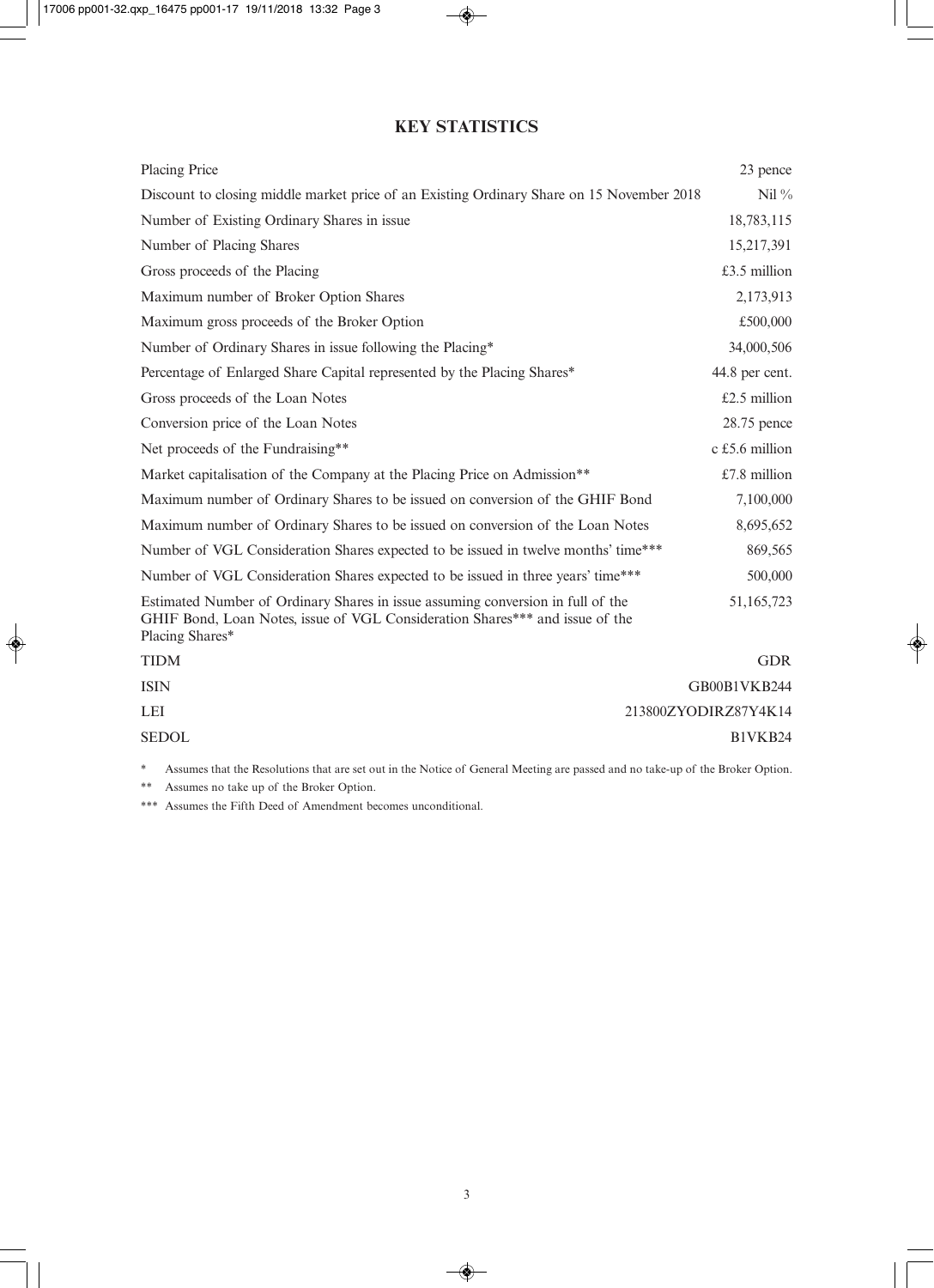# **DIRECTORS, SECRETARY AND ADVISERS**

| <b>Directors</b>                                                                                           | Ian Gilham (Non-Executive Chairman)<br>David Budd (Chief Executive Officer)<br>Matthew Fowler (Chief Financial Officer)<br>Roger Lloyd (Non-Executive Director)<br>Robert Nolan (Non-Executive Director)<br>Tom Lindsay (Non-Executive Director)<br>Chris Yates (Non-Executive Director) |
|------------------------------------------------------------------------------------------------------------|------------------------------------------------------------------------------------------------------------------------------------------------------------------------------------------------------------------------------------------------------------------------------------------|
|                                                                                                            | All of whose business address is<br>48 Grafton Street,<br>Manchester<br>M13 9XX                                                                                                                                                                                                          |
| <b>Company Secretary</b>                                                                                   | <b>Matthew Fowler</b>                                                                                                                                                                                                                                                                    |
| <b>Registered Office</b>                                                                                   | 48 Grafton Street<br>Manchester<br>M13 9XX                                                                                                                                                                                                                                               |
| <b>Company Website</b>                                                                                     | www.genedriveplc.com                                                                                                                                                                                                                                                                     |
| <b>Telephone Number</b>                                                                                    | $+44(0)1619890245$                                                                                                                                                                                                                                                                       |
| Nominated Adviser, Joint<br><b>Bookrunner</b> and<br><b>Joint Corporate Broker</b>                         | <b>Peel Hunt LLP</b><br>Moor House<br>120 London Wall<br>London<br>EC2Y 5ET                                                                                                                                                                                                              |
| <b>Joint Bookrunner and</b><br><b>Joint Corporate Broker</b>                                               | <b>Stanford Capital Partners Ltd</b><br>Head Office<br>15-17 Eldon Street<br>London<br>EC2M 7LD                                                                                                                                                                                          |
| <b>Lawyers to the Company</b>                                                                              | <b>Addleshaw Goddard LLP</b><br>Cornerstone<br>107 West Regent Street<br>Glasgow<br>$G2$ $2BA$                                                                                                                                                                                           |
| <b>Lawyers to the Nominated</b><br><b>Adviser, Joint Bookrunners and</b><br><b>Joint Corporate Brokers</b> | <b>Travers Smith LLP</b><br>10 Snow Hill<br>London<br>EC1A 2AL                                                                                                                                                                                                                           |
| <b>Registrars</b>                                                                                          | <b>Neville Registrars Limited</b><br>Neville House<br>Steelpark Road<br>Halesowen<br><b>B62 8HD</b>                                                                                                                                                                                      |
| <b>Financial PR and</b><br><b>Communications</b>                                                           | <b>Consilium Strategic Communications</b><br>42 Lothbury<br>London<br>EC2R 7HG                                                                                                                                                                                                           |
|                                                                                                            |                                                                                                                                                                                                                                                                                          |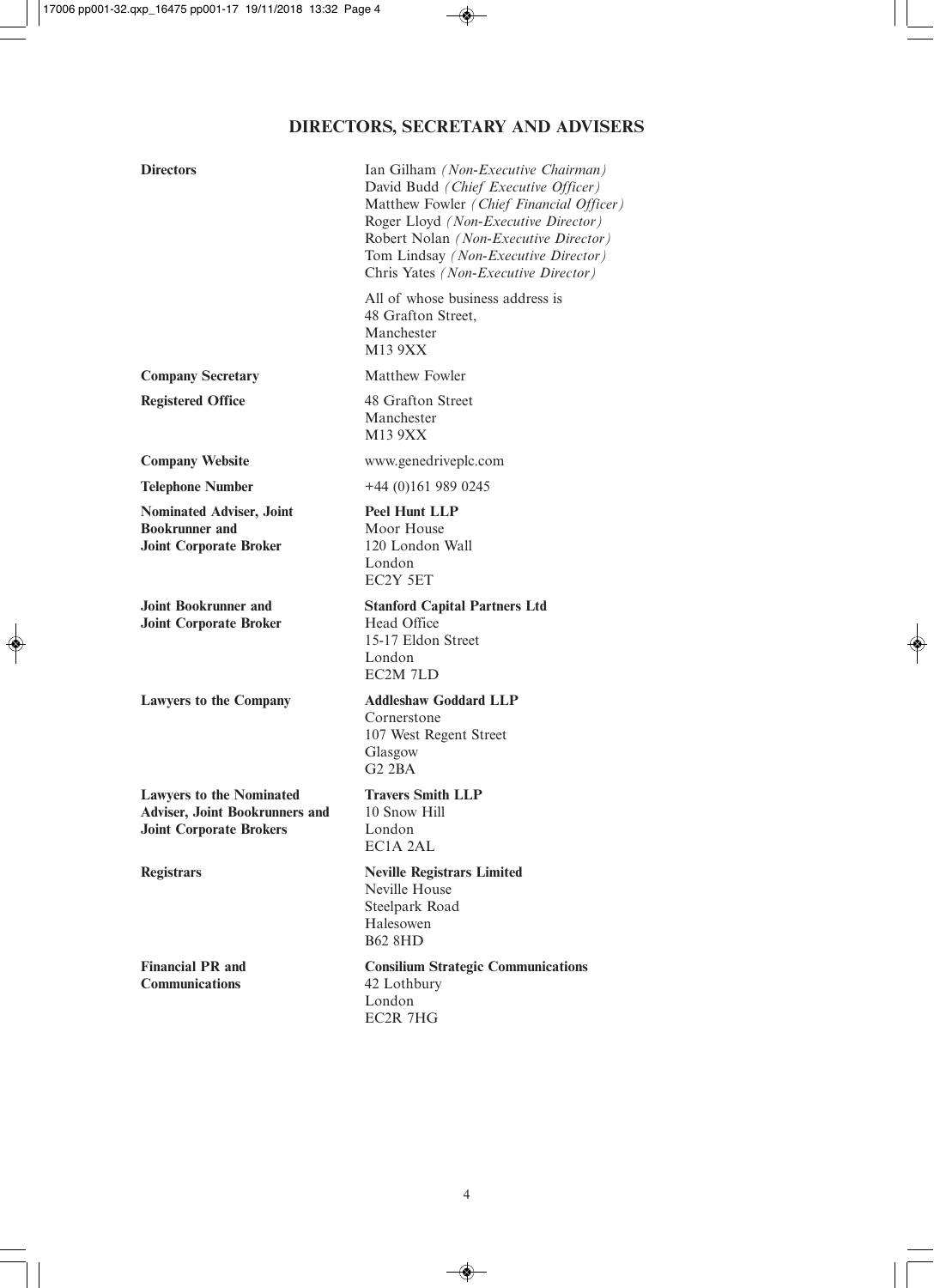## **EXPECTED TIMETABLE OF PRINCIPAL EVENTS**

| Announcement of the Placing, the Loan Note subscription and the<br><b>Broker Option</b>                               | 16 November 2018           |
|-----------------------------------------------------------------------------------------------------------------------|----------------------------|
| Posting of the Circular and Form of Proxy                                                                             | 19 November 2018           |
| Latest time and date for receipt of Forms of<br>Proxy for the General Meeting                                         | 12 noon on 5 December 2018 |
| General Meeting                                                                                                       | 12 noon on 7 December 2018 |
| Admission of the New Ordinary Shares to trading on AIM                                                                | 8 a.m. on 10 December 2018 |
| New Ordinary Shares to be held in uncertificated form<br>credited to CREST stock accounts                             | 10 December 2018           |
| Issue of Loan Notes                                                                                                   | 10 December 2018           |
| Expected date of dispatch of definitive share certificates for<br>New Ordinary Shares to be held in certificated form | 17 December 2018           |

**Notes**

1. Each of the times and dates set out in the above timetable and mentioned in this document is subject to change by the Company (with the agreement of Peel Hunt LLP and Stanford Capital Partners Limited), in which event details of the new times and dates will be notified to London Stock Exchange plc and the Company will make an appropriate announcement to a Regulatory Information Service.

2. References to times in this document are to London times unless otherwise stated.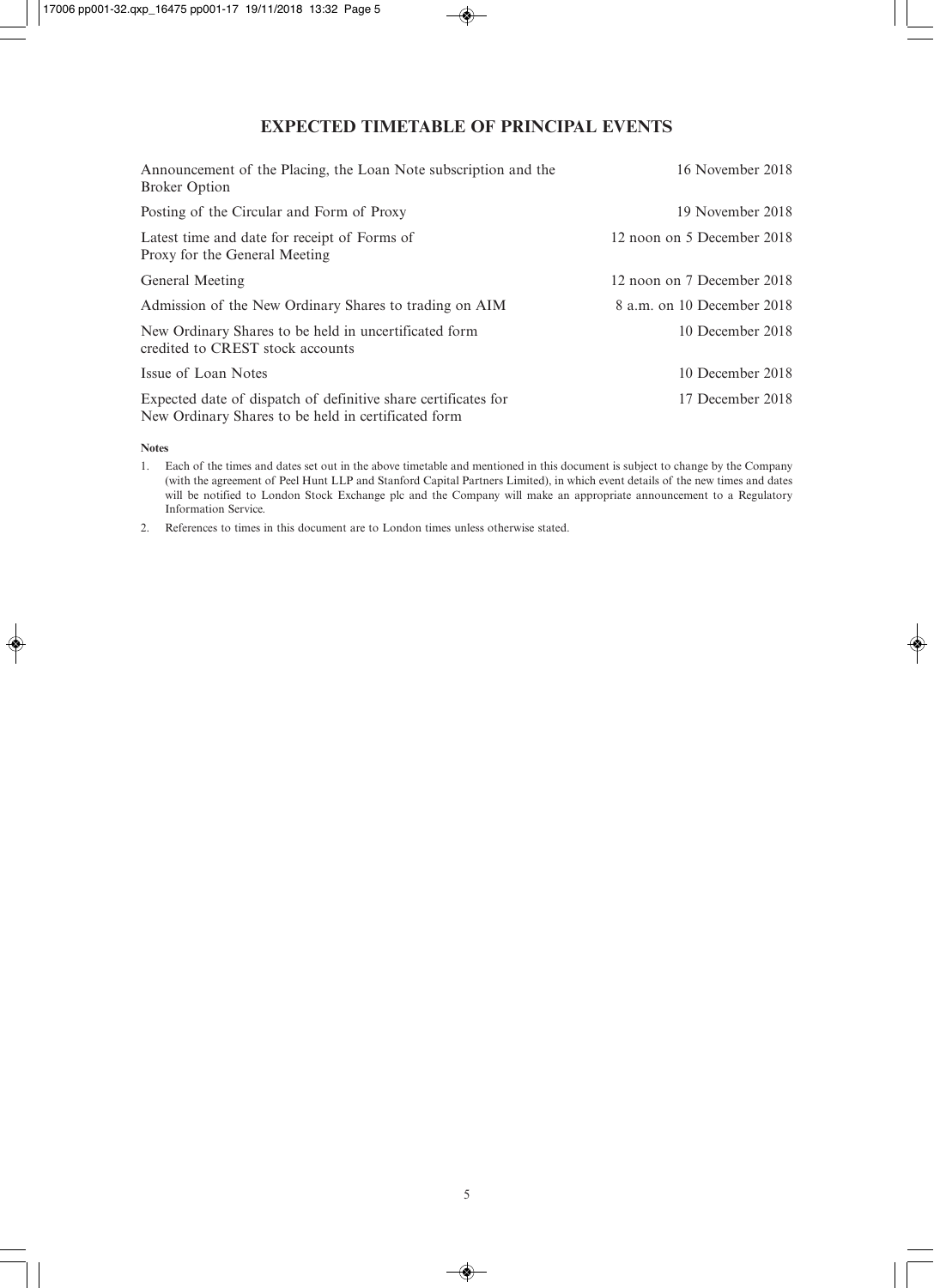## **DEFINITIONS**

The following definitions apply throughout this document, unless the context requires otherwise:

| "Act"                                       | the Companies Act 2006, as amended                                                                                                                                                                                                                                                              |
|---------------------------------------------|-------------------------------------------------------------------------------------------------------------------------------------------------------------------------------------------------------------------------------------------------------------------------------------------------|
| "Admission"                                 | admission of the New Ordinary Shares (including such number of<br>Broker Option Shares as may be subscribed for) to trading on AIM<br>becoming effective in accordance with the AIM Rules                                                                                                       |
| "AIM"                                       | the market of that name operated by the London Stock Exchange                                                                                                                                                                                                                                   |
| "AIM Rules"                                 | the AIM Rules for Companies and/or the AIM Rules for Nominated<br>Advisers (as the context may require)                                                                                                                                                                                         |
| "AIM Rules for Companies"                   | the rules of AIM as set out in the publication entitled "AIM Rules for<br>Companies" published by the London Stock Exchange from time to<br>time                                                                                                                                                |
| "AIM Rules for Nominated<br>Advisers"       | the rules of AIM as set out in the publication entitled "AIM Rules for<br>Nominated Advisers" published by the London Stock Exchange from<br>time to time                                                                                                                                       |
| "Announcement"                              | the RIS announcement issued by the Company dated 16 November<br>2018 announcing the Placing and Broker Option and the entering into<br>of the conditional agreements with BGF (including the Loan Note<br>subscription), GHIF and the shareholder of VGL                                        |
| "Appendix"                                  | the appendix to the Announcement setting out the terms and<br>conditions of the Placing                                                                                                                                                                                                         |
| "BGF"                                       | BGF Investments LP (a limited partnership with registered<br>number LP14928), acting by its manager BGF Investment<br>Management Limited (company number 10608481)                                                                                                                              |
| "BGF Subscription Agreement"                | the conditional subscription agreement entered into among: (i) the<br>Company; (ii) the Executive Directors, (iii) BGF Investments LP; and<br>(iv) BGF Investment Management Limited dated 15 November 2018<br>in respect of the proposed subscription by BGF for the convertible<br>Loan Notes |
| "Board" or "Directors"                      | the board of directors of the Company, whose names are listed on<br>page 4 of this document                                                                                                                                                                                                     |
| "Bookbuild"                                 | the accelerated bookbuild process conducted in relation to the Placing<br>which established the demand for the Placing Shares to be issued<br>pursuant to the Placing at the Placing Price                                                                                                      |
| "Broker Option"                             | the option granted by the Company to Peel Hunt and Stanford<br>Capital to procure the subscription of the Broker Option Shares,<br>pursuant to the terms of the Placing Agreement                                                                                                               |
| "Broker Option Shares"                      | up to 2,173,913 new Ordinary Shares to be subscribed for by existing<br>and other investors at the Placing Price, to the extent the Broker<br>Option is exercised under the terms of the Placing Agreement                                                                                      |
| "Business Day"                              | any day (excluding Saturdays and Sundays and public holidays in<br>England and Wales) on which banks are open in London for normal<br>banking business and the London Stock Exchange is open for trading                                                                                        |
| "certificated" or<br>"in certificated form" | an ordinary share or other security recorded on a company's share<br>register as being held in certificated form (that is not in CREST)                                                                                                                                                         |
| "Circular" or "this document"               | this circular of the Company giving (amongst other things) details of<br>the Placing, the Broker Option, the convertible Loan Note<br>subscription and also incorporating the Notice of General Meeting                                                                                         |
| "Company" or "genedrive"                    | genedrive plc, a public limited company incorporated in England and<br>Wales under registered number 06108621                                                                                                                                                                                   |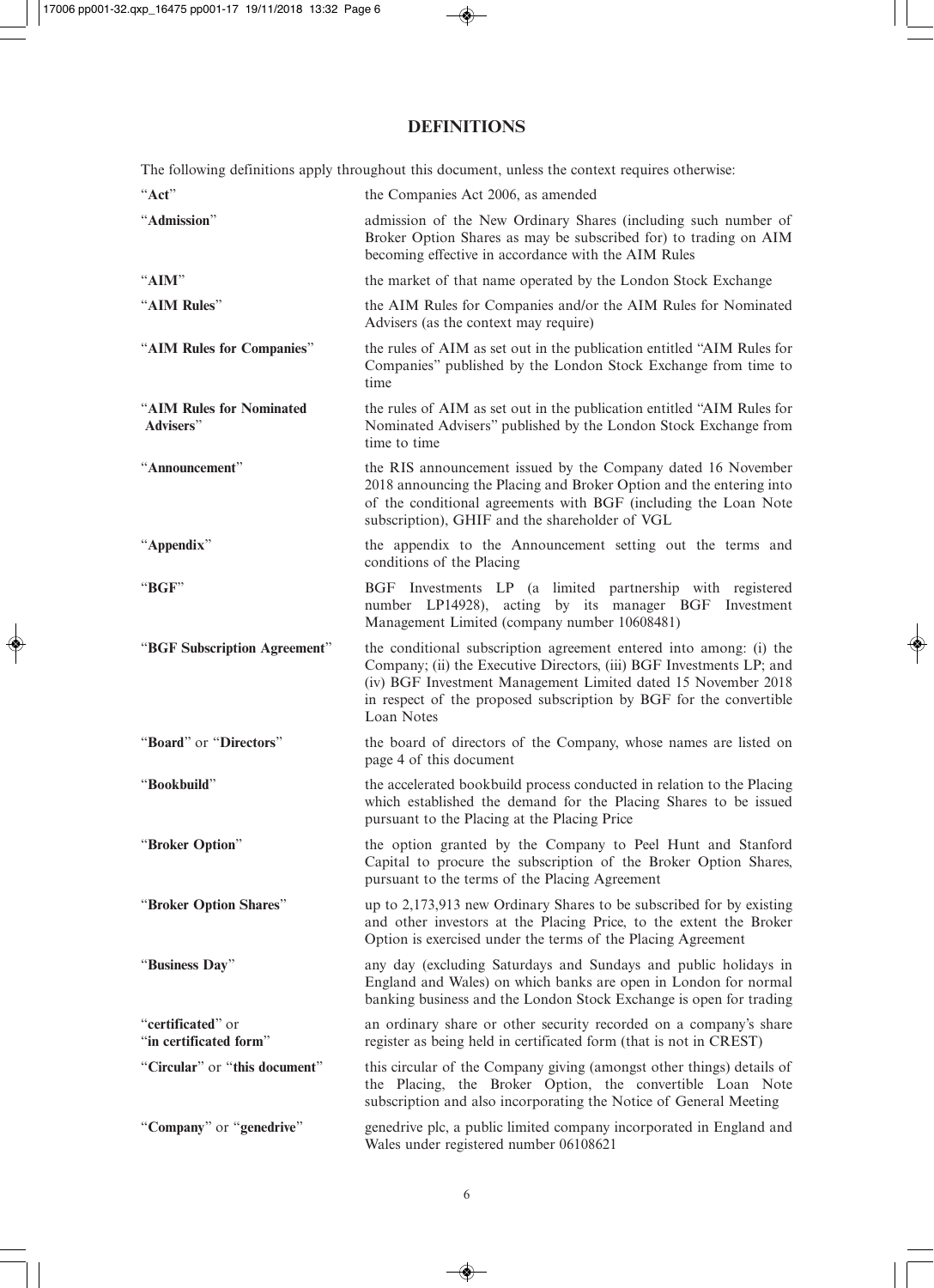| "CREST"                                               | the relevant system (as defined in the Regulations) which enables title<br>to units of relevant securities (as defined in the Regulations) to be<br>evidenced and transferred without a written instrument and in respect<br>of which Euroclear is the Operator (as defined in the CREST<br>Regulations)                                        |
|-------------------------------------------------------|-------------------------------------------------------------------------------------------------------------------------------------------------------------------------------------------------------------------------------------------------------------------------------------------------------------------------------------------------|
| "CREST Manual"                                        | the compendium of documents entitled "CREST Manual" published<br>by Euroclear from time to time and comprising the CREST Reference<br>Manual, the CREST Central Counterparty Service Manual, the<br>CREST International Manual, the CREST Rules (including CREST<br>Rule 8), the CREST CCSS Operating Manual and the CREST<br>Glossary of Terms |
| "CREST member"                                        | a person who has been admitted to CREST as a system-member (as<br>defined in the CREST Regulations)                                                                                                                                                                                                                                             |
| "CREST participant"                                   | a person who is, in relation to CREST, a system-participant (as<br>defined in the CREST regulations)                                                                                                                                                                                                                                            |
| "CREST Regulations" or<br>"Regulations"               | the Uncertificated Securities Regulations 2001 (SI 2001/3755) (as<br>amended from time to time)                                                                                                                                                                                                                                                 |
| "CREST sponsor"                                       | a CREST participant admitted to CREST as a CREST sponsor                                                                                                                                                                                                                                                                                        |
| "CREST sponsored member"                              | a CREST member admitted to CREST as a sponsored member                                                                                                                                                                                                                                                                                          |
| "EIS"                                                 | Enterprise Investment Scheme                                                                                                                                                                                                                                                                                                                    |
| "Enlarged Share Capital"                              | the entire issued share capital of the Company immediately following<br>Admission, assuming no other Ordinary Shares are issued between<br>the date of the Announcement and Admission and assuming the<br>15,217,391 Placing Shares are issued but no subscription for new<br>Ordinary Shares under the Broker Option                           |
| "EU"                                                  | the European Union                                                                                                                                                                                                                                                                                                                              |
| "Euroclear"                                           | Euroclear UK & Ireland Limited, the Operator of CREST (as defined<br>in CREST Regulations)                                                                                                                                                                                                                                                      |
| "Executive Directors"                                 | means David Budd and Matthew Fowler                                                                                                                                                                                                                                                                                                             |
| "Existing Ordinary Shares"                            | the 18,783,115 Ordinary Shares in issue on 16 November 2018, (the<br>latest practicable date before issue of this document) all of which are<br>admitted to trading on AIM                                                                                                                                                                      |
| "Fifth Deed of Amendment"                             | the conditional fifth deed of amendment entered into between the<br>Company and Dr Ben Cobb dated 15 November 2018 to vary the<br>terms of the Visible Genomics SPA and which also terminates and<br>replaces the Fourth Deed of Amendment                                                                                                      |
| "First Amendment and<br><b>Restatement Agreement"</b> | the first amendment and restatement agreement of the GHIF<br>Convertible Bond entered into between the Company and GHIF<br>dated 23 June 2016                                                                                                                                                                                                   |
| "Form of Proxy"                                       | the form of proxy accompanying this Circular for use by Shareholders<br>in relation to the General Meeting                                                                                                                                                                                                                                      |
| "Fourth Deed of Amendment"                            | the conditional fourth deed of amendment entered into between the<br>Company and Dr Ben Cobb to vary the terms of the Visible<br>Genomics SPA which has been terminated and replaced by the<br>Fifth Deed of Amendment                                                                                                                          |
| "FSMA"                                                | the Financial Services and Markets Act 2000 (as amended)                                                                                                                                                                                                                                                                                        |
| "Fundraising"                                         | the Placing and Broker Option and the issue of the convertible Loan<br>Notes pursuant to the BGF Subscription Agreement and Loan Note<br>Instrument                                                                                                                                                                                             |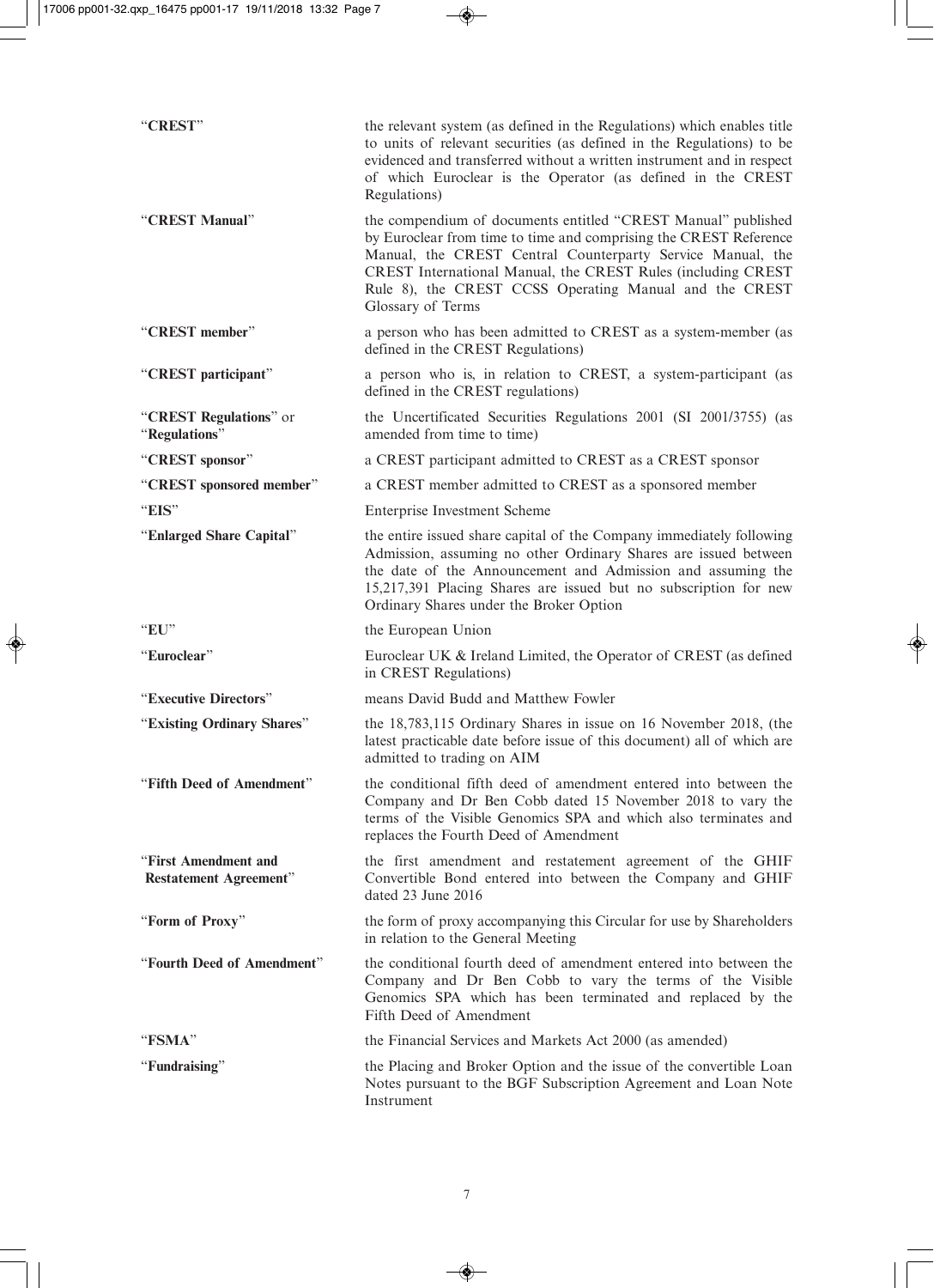| "General Meeting"                          | the general meeting of the Shareholders of the Company to be held at<br>The Incubator Building, 48 Grafton Street, Manchester, M13 9XX at<br>12 noon on 7 December 2018, convened by the Notice of General<br>Meeting of which is set out at the end of this document                                                                                                                                                                                                                            |
|--------------------------------------------|--------------------------------------------------------------------------------------------------------------------------------------------------------------------------------------------------------------------------------------------------------------------------------------------------------------------------------------------------------------------------------------------------------------------------------------------------------------------------------------------------|
| "GHIF"                                     | Global Health Investment Fund I LLC, a Delaware limited liability<br>company, whose registered office is at 2711 Centerville Road, Suite<br>400 in the City of Willmington, Delaware 19808 USA, a private<br>investment fund structured by JP Morgan Chase & Co and the Bill<br>and Melinda Gates Foundation. The fund finances the development<br>of drugs, vaccines, diagnostics and other interventions against<br>diseases that disproportionately burden low and middle income<br>countries |
| "GHIF Bond"                                | the US\$8 million convertible bond entered into between GHIF and the<br>Company pursuant to the GHIF Bond and Collaboration Agreement                                                                                                                                                                                                                                                                                                                                                            |
| "GHIF Bond and Collaboration<br>Agreement" | the collaboration and convertible bond purchase agreement entered<br>into between the Company and GHIF dated 21 July 2014, as amended<br>and restated by the First Amendment and Restatement Agreement<br>and the Second Amendment and Restatement Agreement                                                                                                                                                                                                                                     |
| "Group"                                    | the Company, its subsidiaries and subsidiary undertakings                                                                                                                                                                                                                                                                                                                                                                                                                                        |
| "Intercreditor Deed"                       | the intercreditor deed to be entered into among the Company, BGF<br>and GHIF in the form agreed and pursuant to the BGF Subscription<br>Agreement                                                                                                                                                                                                                                                                                                                                                |
| "Joint Bookrunners"                        | Peel Hunt and Stanford Capital                                                                                                                                                                                                                                                                                                                                                                                                                                                                   |
| "Loan Notes"                               | the $£2,500,000$ convertible loan notes to be issued to BGF in<br>accordance with the Loan Note Instrument                                                                                                                                                                                                                                                                                                                                                                                       |
| "Loan Note Instrument"                     | the convertible loan note instrument in the form agreed pursuant to<br>the BGF Subscription Agreement                                                                                                                                                                                                                                                                                                                                                                                            |
| "London Stock Exchange"                    | London Stock Exchange plc                                                                                                                                                                                                                                                                                                                                                                                                                                                                        |
| "New Ordinary Shares"                      | together, the Placing Shares and the Broker Option Shares                                                                                                                                                                                                                                                                                                                                                                                                                                        |
| "Notice of General Meeting"                | the notice of General Meeting which is set out at the end of this<br>document                                                                                                                                                                                                                                                                                                                                                                                                                    |
| "Ordinary Shares"                          | ordinary shares of £0.015 each in the capital of the Company                                                                                                                                                                                                                                                                                                                                                                                                                                     |
| "Peel Hunt"                                | Peel Hunt LLP, a Limited Liability Partnership incorporated and<br>registered in England with No. OC357088 whose registered office is<br>Moor House, 120 London Wall, London EC2Y 5ET, the Company's<br>nominated adviser, joint bookrunner and joint broker                                                                                                                                                                                                                                     |
| "Placees"                                  | eligible institutional investors procured by Peel Hunt and Stanford<br>Capital and subscribing for Placing Shares in the Placing                                                                                                                                                                                                                                                                                                                                                                 |
| "Placing"                                  | the conditional placing by Peel Hunt and Stanford Capital (on behalf<br>of the Company) of 15,217,391 Placing Shares pursuant to the<br>Placing Agreement to raise £3.5 million before expenses                                                                                                                                                                                                                                                                                                  |
| "Placing Agreement"                        | the conditional placing agreement dated 16 November 2018 relating<br>to the Placing and Broker Option made between the Company, Peel<br>Hunt and Stanford Capital                                                                                                                                                                                                                                                                                                                                |
| "Placing Price"                            | means 23 pence per New Ordinary Share                                                                                                                                                                                                                                                                                                                                                                                                                                                            |
| "Placing and Loan Note Proceeds"           | the gross proceeds of the issue of the Placing Shares pursuant to the<br>Placing and the issue of the Loan Notes                                                                                                                                                                                                                                                                                                                                                                                 |
| "Placing Results Announcement"             | means the RIS announcement of the results of the Placing dated<br>16 November 2018                                                                                                                                                                                                                                                                                                                                                                                                               |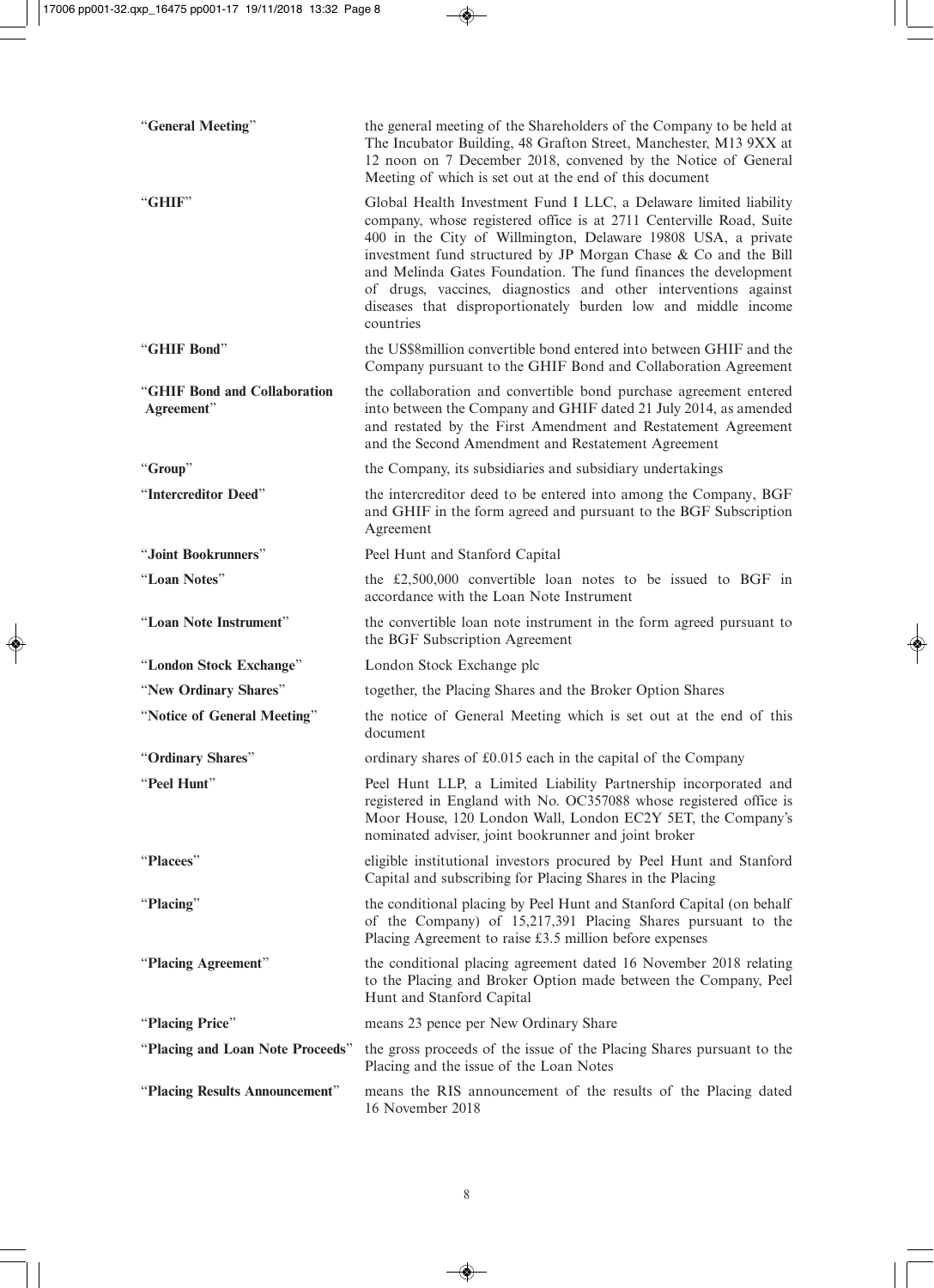| "Placing Shares"                                       | the 15,217,391 new Ordinary Shares which are to be issued pursuant<br>to the Placing whose allotment and issue is conditional (amongst<br>other things) on the passing of the Resolutions                                                                                                                                                                                                                                                                                                                                                                                                       |
|--------------------------------------------------------|-------------------------------------------------------------------------------------------------------------------------------------------------------------------------------------------------------------------------------------------------------------------------------------------------------------------------------------------------------------------------------------------------------------------------------------------------------------------------------------------------------------------------------------------------------------------------------------------------|
| "Registrars" or "Neville"                              | Neville Registrars Limited of Neville House, Steelpark Road,<br>Halesowen, B62 8HD                                                                                                                                                                                                                                                                                                                                                                                                                                                                                                              |
| "Regulatory Information Service"<br>or "RIS"           | a regulatory information service operated by the London Stock<br>Exchange as defined in the AIM Rules for Companies                                                                                                                                                                                                                                                                                                                                                                                                                                                                             |
| "Resolutions"                                          | the resolutions to be proposed at the General Meeting as set out in the<br>Notice of General Meeting                                                                                                                                                                                                                                                                                                                                                                                                                                                                                            |
| "Second Amendment and<br><b>Restatement Agreement"</b> | the conditional second amendment and restatement of the GHIF<br>Convertible Bond and Collaboration Agreement entered into between<br>the Company and GHIF dated 15 November 2018                                                                                                                                                                                                                                                                                                                                                                                                                |
| "Shareholders"                                         | the holders of Ordinary Shares for the time being, each individually a<br>"Shareholder"                                                                                                                                                                                                                                                                                                                                                                                                                                                                                                         |
| "Stanford Capital"                                     | Stanford Capital Partners Limited, incorporated and registered in<br>England with No 11192616 whose registered office is at Warden<br>House, 37 Manor Road, Colchester, Essex, CO3 3LX, the Company's<br>joint bookrunner and joint broker                                                                                                                                                                                                                                                                                                                                                      |
| "UK" or "United Kingdom"                               | the United Kingdom of Great Britain and Northern Ireland                                                                                                                                                                                                                                                                                                                                                                                                                                                                                                                                        |
| "uncertificated" or<br>"uncertificated form"           | recorded on the register of members of the Company as being held in<br>uncertificated form in CREST and, title to which, by virtue of the<br>CREST Regulations, may be transferred by means of CREST                                                                                                                                                                                                                                                                                                                                                                                            |
| "US" or "United States"                                | the United States of America, its territories and possessions, any state<br>of the United States and the District of Columbia                                                                                                                                                                                                                                                                                                                                                                                                                                                                   |
| "VCT"                                                  | Venture Capital Trust                                                                                                                                                                                                                                                                                                                                                                                                                                                                                                                                                                           |
| "VGL" or "Visible Genomics"                            | Visible Genomics Limited which was a company incorporated under<br>the Companies Acts in England and Wales with registered<br>number 07116987                                                                                                                                                                                                                                                                                                                                                                                                                                                   |
| "VGL Consideration Shares"                             | the 869,565 Ordinary Shares proposed to be issued to the shareholder<br>of VGL in accordance with the terms of the Visible Genomics SPA,<br>on the assumption that the Fifth Deed of Amendment becomes<br>unconditional, expected to be issued on the first anniversary of<br>Admission and the 500,000 Ordinary Shares proposed to be issued to<br>the shareholder of VGL in accordance with the terms of the Visible<br>Genomics SPA, on the assumption that the Fifth Deed of<br>Amendment becomes unconditional, expected to be issued on the<br>third anniversary of the date of Admission |
| "Visible Genomics SPA"                                 | the share sale and purchase agreement entered into by the Company<br>and the shareholder of VGL and dated 28 July 2010 as amended by<br>deeds of variation dated 9 May 2013, 5 March 2014 and 7 September<br>2016 and, where the context requires, proposed to be amended by the<br>Fifth Deed of Amendment                                                                                                                                                                                                                                                                                     |

All references in this document to "£", "pence" or "p" are to the lawful currency of the United Kingdom and all references to "US\$" or "\$" are to the lawful currency of the United States.

All references to time in this document are to London.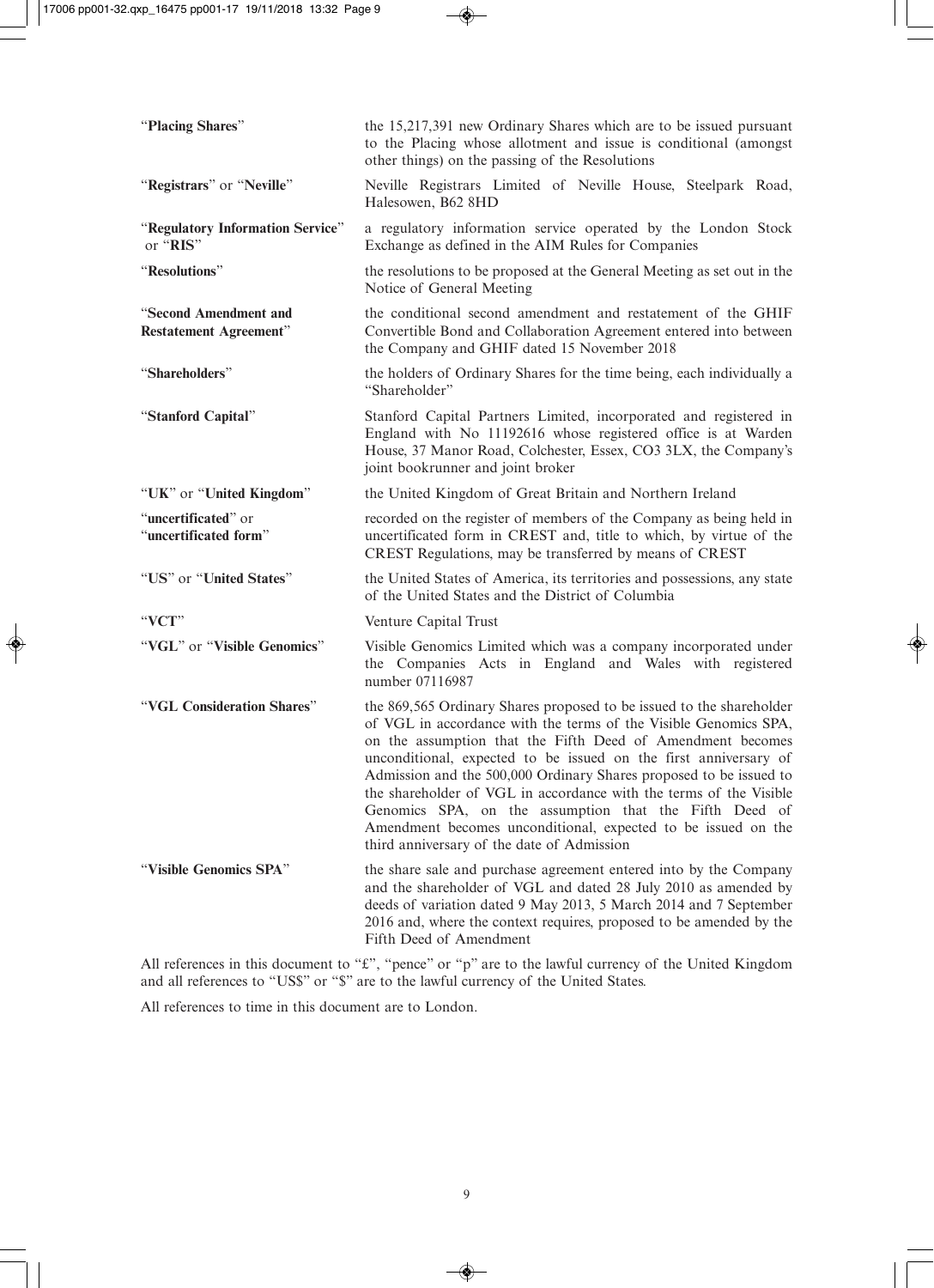## **PART I**

## **LETTER FROM THE CHAIRMAN OF GENEDRIVE PLC**



# **genedrive plc**

*(Incorporated and registered in England and Wales with registered no. 06108621)*

Ian Gilham *(Non-Executive Chairman)* 48 Grafton Street David Budd *(Chief Executive Officer)* Manchester Matthew Fowler *(Chief Financial Officer)* Roger Lloyd *(Non-Executive Director)* Robert Nolan *(Non-Executive Director)* Tom Lindsay *(Non-Executive Director)* Chris Yates *(Non-Executive Director)*

*Directors: Registered Office:*

19 November 2018

Dear Shareholder

#### **Proposed Placing and issue of 15,217,391 Placing Shares to raise £3.5 million, Proposed Broker Option of up to 2,173,913 Broker Option Shares to raise up to £500,000, Proposed issue of £2.5 million convertible Loan Notes and Notice of General Meeting**

## **1. INTRODUCTION**

On 16 November 2018, the Company announced its intention to raise £6.0 million (before expenses) by way of a conditional placing with new and existing investors through the issue of 15,217,391 New Ordinary Shares at a price of 23 pence per Placing Share and the issue of £2.5 million of convertible Loan Notes. BGF has conditionally agreed to subscribe for the £2.5 million unsecured convertible Loan Notes and £1 million of Placing Shares subject to, *inter alia*, a total of £3.5 million being raised through the Placing.

The Company also announced a proposal to raise up to a further £0.5 million by way of the Broker Option through the issue of up to 2,173,913 additional New Ordinary Shares at the Placing Price in order to allow existing and other investors to participate in the Fundraising.

The Company has entered into: (a) the BGF Subscription Agreement to provide new funding to the Company though a £2.5 million unsecured convertible Loan Note and a non-binding commitment from BGF to invest up to £1.0 million in new equity as part of the Placing; (b) a conditional agreement to amend the terms of the collaboration and convertible bond purchase agreement with GHIF including to extend the maturity date from July 2021 to December 2023; and (c) a conditional agreement to reduce the number of Ordinary Shares to be issued as consideration to the previous shareholder of Visible Genomics and to provide an element of the balance of consideration in cash to such shareholder, in the amount of £300,000 from the Placing and Loan Note Proceeds. Each of these agreements is conditional, *inter alia*, on the announcement and successful closing of the Placing. Peel Hunt and Stanford Capital are acting as joint bookrunners in connection with the Placing and the Broker Option. None of the Placing, the Broker Option or the Loan Note issue has been underwritten.

The Placing, undertaken by way of accelerated Bookbuild, was made available to certain eligible existing shareholders and new institutional investors. BGF has agreed (conditional upon, amongst other things, the BGF Subscription Agreement not being terminated for any reason) to subscribe for 4,347,826 Placing Shares and, on Admission will be interested in 12.8 per cent. of the Enlarged Share Capital (and prior to conversion of the Loan Notes). Certain of the Directors of the Company have agreed to subscribe for, in aggregate, Placing Shares with an aggregate value of £100,000 in the Placing, as set out in paragraph 10 below.

The Placing Price is 23 pence per New Ordinary Share and equates to the mid-market closing price of an Ordinary Share on 15 November 2018, the last practicable date prior to the date of the Announcement.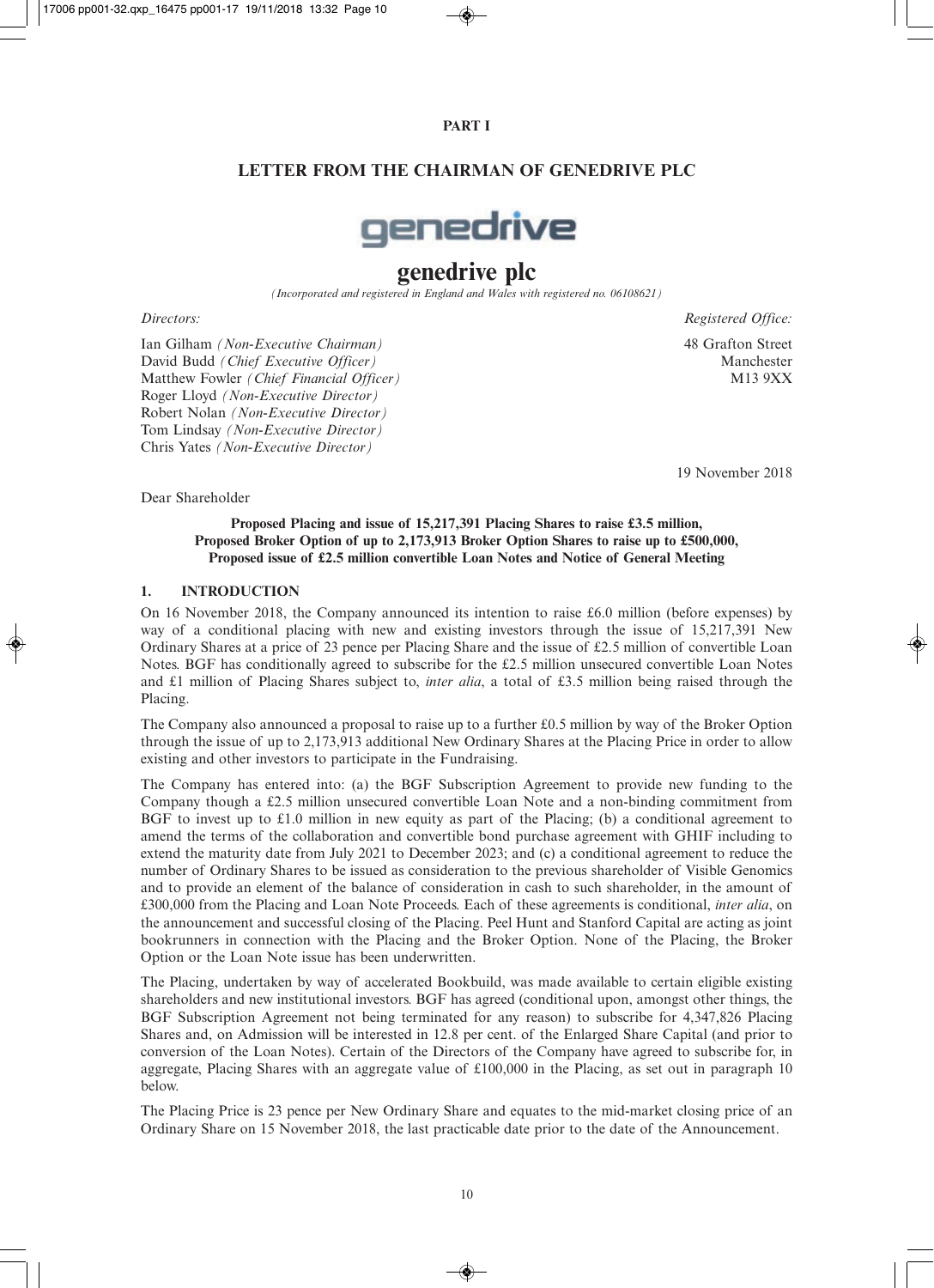The Company has recently received advance assurance from HMRC that the Ordinary Shares in the Company represent a qualifying investment for a VCT and are capable of qualifying for EIS tax reliefs. Accordingly the Placing Shares and Broker Option Shares will rank as "eligible shares" and will be capable of being a "qualifying holding" for the purposes of investment by VCTs, and that the Company can issue EIS 3 "compliance certificates" for the purpose of EIS.

The Fundraising (including the Broker Option), is conditional, *inter alia*, on the passing of the Resolutions at the General Meeting to be held at 12 noon on 7 December 2018 at The Incubator Building, 48 Grafton Street, Manchester M13 9XX. The Resolutions are contained in the Notice of General Meeting at Part II of this document.

Application will be made to the London Stock Exchange for the Placing Shares and such number of Broker Option Shares as may be subscribed for to be admitted to trading on AIM. It is expected that Admission will occur at 08.00 am on 10 December 2018 (or such other date as the Company, Peel Hunt and Stanford Capital may agree, being no later than 31 December 2018). The Placing Shares will, when issued, represent approximately 44.8 per cent. of the Enlarged Share Capital and the Placing Shares and the Broker Option Shares when issued, will rank *pari passu* with the existing Ordinary Shares.

The purpose of this letter is to set out the background to, and the reasons for, the Fundraising. It explains why the Directors consider the Fundraising to be in the best interests of the Company and its Shareholders as a whole. It also recommends that Shareholders vote in favour of all of the Resolutions to be proposed at the General Meeting, as the Directors intend to do themselves in respect of their own beneficial shareholdings.

Shareholder approval is being sought at the General Meeting for the share capital authorities required in order to issue the Placing Shares and such number of Broker Option Shares as may be subscribed for as well as new Ordinary Shares on conversion of the Loan Notes, the GHIF Bond and the VGL Consideration Shares. The General Meeting is convened for 12 noon on 7 December 2018 at The Incubator Building, 48 Grafton Street, Manchester, M13 9XX.

## **2. BACKGROUND TO AND REASONS FOR THE FUNDRAISING**

## **Background**

genedrive has continued to make progress in the commercialisation and development of its range of near patient molecular diagnostics products as elaborated on further in paragraphs 3 and 4 below. The Company has continued to utilise its cash balances in accordance with the Board's expectations and therefore requires additional capital in order to execute on its business plan. The Directors are focused on delivering sustainable revenue growth and continuing to advance the Company's portfolio of additional tests which, if successful, are expected to increase shareholder value and evidence the strategic value of the Company's diagnostic technologies more broadly. The Company is therefore pleased to confirm further details on the Fundraising which has been cornerstoned by BGF.

## **BGF**

BGF is the UK and Ireland's most active investor in small and medium sized companies. The Company has entered into the BGF Subscription Agreement for the subscription by BGF and issue by the Company of the Loan Notes. The BGF Subscription Agreement, and the obligations of BGF to subscribe for the Loan Notes is subject to a number of conditions, including, *inter alia*, the issue of the Circular, the passing of the Resolutions, the Placing Agreement having become unconditional in all respects and BGF participating in the Placing. On the assumption that the Resolutions are passed at the General Meeting and Admission occurs on 10 December 2018, the Company expects the conditions to be satisfied and the Loan Notes to be issued on or around 10 December 2018.

The proposed terms of the Loan Notes include a coupon of 7 per cent. (with a higher default rate) which will be rolled up for the first three years and become payable on 31 December 2021 and the principal amount of the Loan Notes will be convertible at 125 per cent. of the Placing Price equating to 28.75 pence per Ordinary Share. The Loan Notes cannot be converted within the first six months of being issued and thereafter can be converted at BGF's option. The conversion price will be adjusted downwards in certain circumstances (subject to certain exceptions), including if the Company issues new Ordinary Shares at less than 80 per cent. of the prevailing conversion price. The Loan Notes will mature on 30 June 2025 when they will be redeemed at par together with any unpaid interest if not previously converted. Accrued interest will not be converted into Ordinary Shares and therefore requires to be paid in cash on 31 December 2021. In the event of default, the principal on the notes together with unpaid interest shall be repayable by the Company on demand. The Loan Notes can be redeemed early at the request of the Company on payment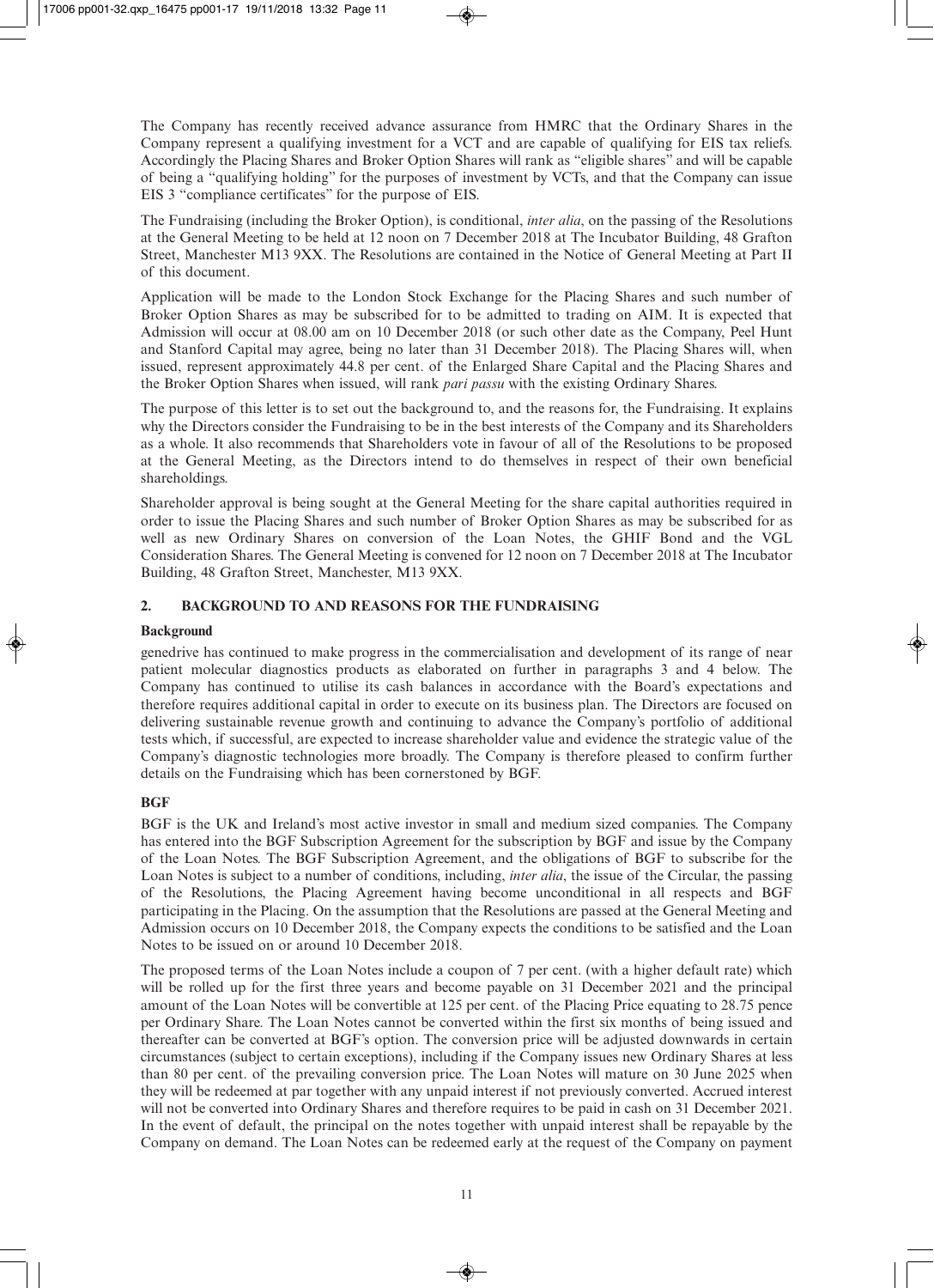of an early redemption fee equal to 48 months interest (if redeemed prior to the third anniversary of the issue of the Loan Notes) or 12 months interest (if redeemed after the third anniversary of the issue of the Loan Notes). The Directors believe that the terms of the Loan Notes (together with the funds raised through the Placing) provide the Company with the cash runway and financial flexibility to execute the business plan and ultimately evidence the strategic value of the Company's diagnostic technologies more broadly.

BGF has also agreed (conditional upon, amongst other things, the BGF Subscription Agreement not being terminated for any reason) to subscribe for new Ordinary Shares in the Placing with an aggregate value of £1.0 million and has been conditionally allocated 4,347,826 Placing Shares which would represent 28.6 per cent. of the Placing Shares. On Admission, the issue of these Placing Shares to BGF would amount to 12.8 per cent. of the Enlarged Share Capital.

The maximum number of shares to be issued to BGF on conversion of the Loan Notes, when aggregated with the Ordinary Shares held by BGF and persons acting in concert with BGF, is capped at 29.9 per cent. of the issued share capital of the Company.

Certain warranties have been granted by the Company and the Executive Directors to BGF, certain matters require the prior consent of BGF and certain information is required to be provided to BGF under the terms of the BGF Subscription Agreement.

Genedrive Diagnostics Limited will grant a guarantee of the Company's obligations under the Loan Note Instrument and this is subject to, and payments under the Loan Notes and GHIF Bond are regulated by, the Intercreditor Deed so that all the payments are made in proportion to the amounts outstanding to BGF and GHIF.

## **GHIF Convertible Bond**

The Company has, in issue, a five year US\$8.0 million convertible bond with GHIF. Following the Company and GHIF entering into a Deed of Amendment and Restatement in June 2016, the principal terms of the Bond were amended and the full details are set out in Note 18 to the Company's 2017 Report and Accounts. The Company has entered into the Second Deed of Amendment and Restatement. Subject to completion of the Placing and issue of the Loan Notes, GHIF and the Company have agreed to further amend the terms of the GHIF Bond, by way of the Second Deed of Amendment and Restatement, as follows:

- (i) Maturity date to be extended from July 2021 to December 2023;
- (ii) The roll up of interest payments will be extended from January 2019 to January 2022;
- (iii) The strike price of the first \$2.0 million of the GHIF Bond will be reduced from 150p to 28.75p, being a 25 per cent. premium to the Placing Price and the same conversion price as the Loan Notes;
- (iv) The strike price of the remaining \$6.0 million of the GHIF Bond will be reduced from 489p to 150p; and
- (v) The rolled up interest on the first tranche of \$2.0 million of the GHIF Bond would be converted at 28.75p per share and on the remaining tranche of \$6.0 million of the GHIF Bond would be converted at 150p per Ordinary Share.

The Directors believe that the terms of the Second Deed of Amendment and Restatement provide the Company with additional financial flexibility to execute the business plan and ultimately evidence the strategic value of the Company's diagnostic technologies more broadly.

The maximum number of Ordinary Shares to be issued to GHIF on conversion of the GHIF Bond is 7,100,000. Additional changes have also been made to reflect the Company entering into the Loan Note Instrument and issuing the Loan Notes to BGF and to regulate the ranking of payments under the GHIF Bond and Loan Note Instrument. Following the completion of the Placing and anticipated admission of the Placing Shares, and such number of Broker Option Shares as may be subscribed for, on 10 December 2018, the Company expects the Second Deed of Amendment and Restatement to become unconditional on 10 December 2018.

#### **Visible Genomics Limited**

The Company has entered into a Fifth Deed of Amendment in relation to the Visible Genomics SPA. Note 17 of the Company's 2017 Report and Accounts details the deferred consideration potentially due to the vendor of VGL of an aggregate value of £1.25 million to be satisfied by the issue of new Ordinary Shares upon the achievement of certain milestones with one such milestone being connected to the revenues the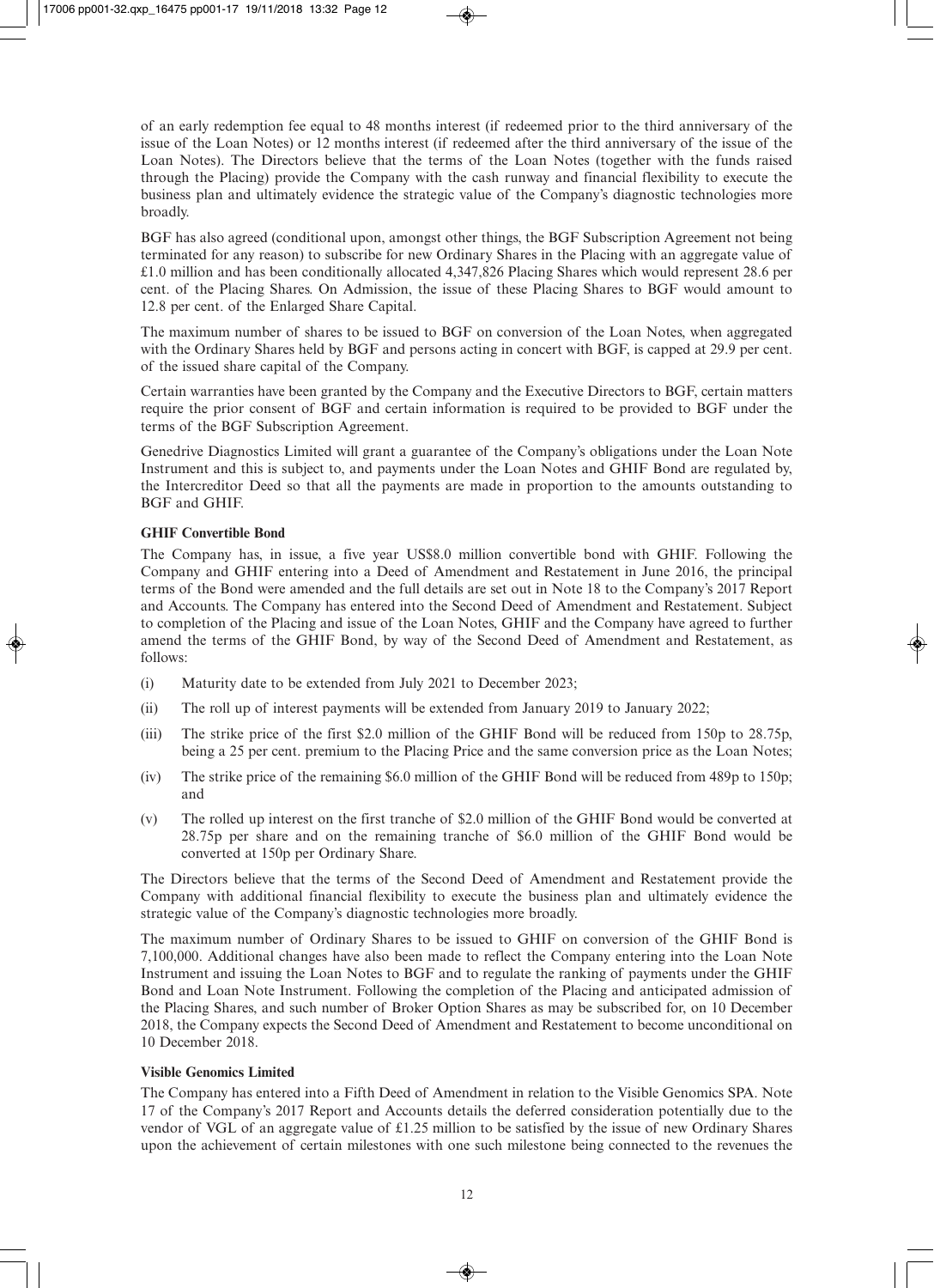Company earns from the Genedrive® device and assays. As the revenues the Company earns from the Genedrive® device and assays continue to grow, this milestone is expected to be achieved. When it is achieved, the Company would be obliged to issue such number of new Ordinary Shares, at the relevant market price at that time, as have a value of £1.25 million to the former owner of VGL. The issue of this number of new Ordinary Shares, if at the Placing Price, would equate to around 28.9 per cent. of the Company's current issued share capital (before completion of the Fundraising) and therefore Shareholders would experience significant dilution of their current shareholdings.

Subject to completion of the Fundraising, and certain other obligations, the Company and the former owner of VGL agreed to enter into the Fifth Deed of Amendment in order to reduce the number of Ordinary Shares to be issued as consideration for the sale of Visible Genomics and to provide an element of the consideration in cash to the previous shareholder of VGL. The Fifth Deed of Amendment varies the remaining deferred consideration to: (i) the payment of £300,000 in cash on the 20th Business Day following Admission; (ii) the allotment and issue of such number of new Ordinary Shares, at the Placing Price as have a value of £200,000 with such Ordinary Shares (which will equate to 869,565 new Ordinary Shares) being issued on the first anniversary of the date of Admission; and (iii) the allotment and issue of 500,000 new Ordinary Shares on the third anniversary of the date of Admission. Such Ordinary Shares to be issued on the first anniversary of Admission will be subject to an orderly marketing arrangement and will represent 2.56 per cent. of the Company's Enlarged Share Capital. The 500,000 Ordinary Shares to be issued on the third anniversary of Admission would be subject to a 24 month lock-in and represent 1.47 per cent. of the Company's Enlarged Share Capital. The changes reflected in the Fifth Deed of Amendment would also effectively reduce the overall outstanding consideration payable by the Company.

The changes to the Visible Genomics SPA set out in the Fifth Deed of Amendment are conditional on, *inter alia*, the announcement of the Placing, a minimum raise (before expenses) under the Placing of £3.5 million and conclusion of the Placing and Admission of the Ordinary Shares to trading by no later than 20 December 2018. In the event that less than £3.5 million is raised pursuant to the Placing, the Company has, in its absolute discretion, the rights to waive the conditions and continue to complete the payment of deferred consideration on the amended terms. Shareholders should note that in the event that the Placing is not completed and other conditions satisfied by 20 December 2018 then, based on the Company's share price of 23 pence on the day before the announcement of the Fundraising, the Company would be required to issue around 5.4 million new Ordinary Shares in the Company to the former owner of Visible Genomics.

On the basis of the Placing raising the minimum of  $£3.5$  million and on the assumption the Resolutions are passed by shareholders at the General Meeting, the changes to the Visible Genomics SPA set out in the Fifth Deed of Amendment will come into effect.

## **3. THE MARKET**

#### **Genedrive® HCV-ID Assay**

The Directors continue to see the growing Hepatitis C (HCV) testing market as a very attractive opportunity for the Company, driven in part by the Genedrive® HCV-ID Kit being the first approved and the first to market point-of-need molecular test in low and middle-income countries ("LMICs"), which account for 72 per cent. of persons living with HCV. Of an estimated 50 million people in LMICs infected with HCV, fewer than 20 per cent. have been diagnosed and, in 2015, 7.4 per cent. of those diagnosed with HCV infection had started treatment, presenting a significant opportunity in the market. The Company has been working with its distribution partners and is very encouraged by the active level of engagement and promotion in this early commercial phase, and believes that the Company will be able to generate attractive revenues from this opportunity over time.

The Company made its first commercial shipments of the Genedrive® HCV-ID Kit in March 2018 and since then the Company's distribution partner, Sysmex, has purchased approximately 50 Genedrive® units and 1,600 accompanying assays and has continued to support registrations and engage with regulatory authorities and key opinion leaders. The divestment of the Company's Services division (including the right to use the name "Epistem") earlier in 2018 has resulted in some delays to the registration process as the Company was required to change the registration name from Epistem Ltd to Genedrive Diagnostics Ltd. The Company is currently progressing registration and import licenses with the support of its distribution partners targeting approximately 30 countries by the end of the financial year ending 30 June 2019. Three registrations are expected by the end of the calendar year 2018. Generally, post completion of registration processes in a particular country it is expected that product and assay sales can commence between one month and twelve months later.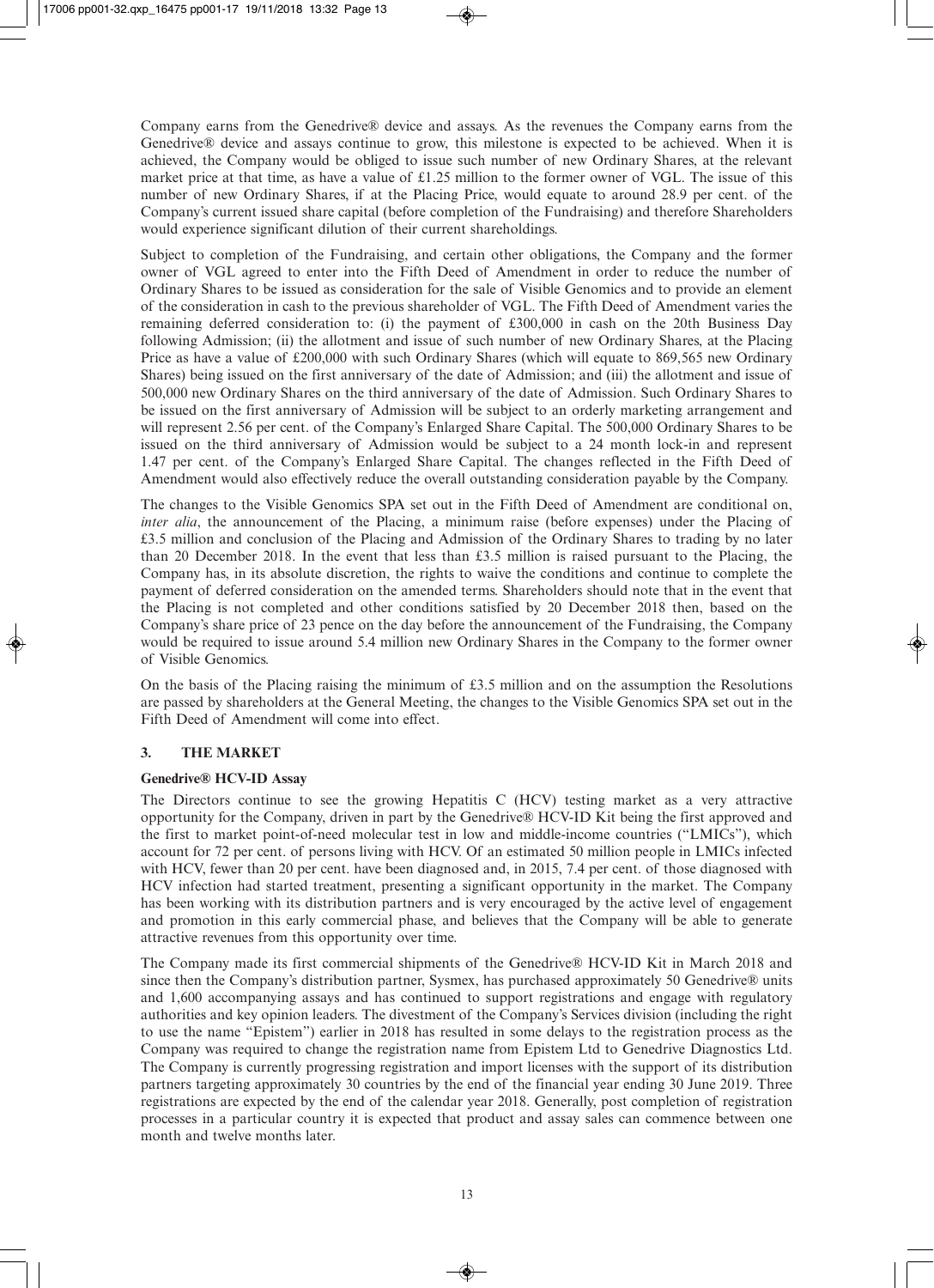The Company applied for the Genedrive® HCV-ID test to be added to the World Health Organization (WHO) list of prequalified In Vitro Diagnostics in August 2018 which, if successful, would result in the product being eligible for UN and other procurement tenders. The Company believes, if it is successful, it will be the first point-of-need molecular HCV test to receive this WHO endorsement, which would be expected to further drive and accelerate the commercial availability of the assay. The company has been granted an accelerated review process, and so a decision is expected in the next 6-12 months.

Finally, the Company is targeting a field launch of Genedrive® Connect, an android-based mobile app, providing wireless data management to a single Genedrive® device or a larger network installation. Phase 1 release is being targeted for selected distribution in Q4 FY2019 and in field launch in early FY2020. The Directors believe added data management flexibility and results transmission could help drive wider adoption.

The Company is pursuing a number of other initiatives to drive further longer-term commercialisation opportunities for the HCV assay including seeking additional distribution partners in territories including South America as well as engaging with pharmaceutical companies to support the availability of Direct Acting Antivirals for HCV treatment.

## **Antibiotic-Induced Hearing Loss ("AIHL")**

In June 2018 the Company announced the receipt of a multi-partner grant award from the UK National Institute for Health Research's Invention for Innovation programme with a total value of approximately £900,000, of which £550,000 was received by the Company. The grant was for the development and implementation of a point-of-care pharmacogenetic test designed to identify a genetic predisposition which can cause antibiotic-related hearing loss in infants.

Due to this identified genetic predisposition, certain individuals can develop irreversible hearing loss when exposed to gentamicin, a widely used antibiotic to treat several types of bacterial infections. In the UK, approximately 90,000 babies per year are admitted to intensive care units ("ICU"). Antibiotic treatment should start within the first hour after admission to an ICU, but current lab-based genetic tests are not able to return actionable results within that timeframe leading to gentamicin being prescribed in the absence of any genetic information. A Genedrive® test is targeted to allow test results to be available within an hour, allowing alternative antibiotics to be prescribed for infants where the genetic predisposition is identified and therefore avoiding the potential life changing adverse reaction to gentamicin.

A prototype proof of principle non-invasive assay has already been established and verification of the test and assay is planned to be complete by June 2019 with prospective studies to commence in hospitals in Manchester and Liverpool, around the same time or ahead of planned CE certification in Q1 of calendar year 2020. Commercialisation is expected to commence during calendar year 2020.

The Directors estimate that the size of the UK market is around £3.5 million per annum. With the cost of bilateral cochlear implants exceeding £50,000 per individual, the Company believes that its AIHL test will provide health economic benefits to the NHS. The Directors are considering both a distributor led commercialisation model as well as direct sales via a niche sales force. At the appropriate time the Company would look to find ways to extend the potential for sales of the Genedrive® instrument and this assay outside the UK. The Directors estimate that the size of the Western market (i.e. non LMIC) is approximately £35 million per annum.

#### **Tuberculosis ("mTB")**

In February 2018, the Company announced it had been awarded £1.1 million in grant funding by Innovate UK for product development of its Genedrive® mTB/RIF test. The test is designed to diagnose patients with mTB as well as to provide clinicians with information on their drug resistance status. The grant is part funding the development of an automated high-sensitivity bacterial sample preparation module for the Genedrive® instrument, which would replace the manual process that manifested storage and performance issues ahead of withdrawing the previous test from the Indian market in 2017.

The Directors continue to believe that the mTB market is an attractive one for the Company to seek to penetrate, with the WHO estimating over 10 million new cases each year (based on 6.2 million reported or diagnosed cases), 1.6 million deaths per annum from the disease and 600,000 new cases per annum being drug resistant. The Directors estimate over eight million tests per year are needed to bridge the gap between incidence and effective treatment with a drug resistance test. The testing market is well defined and the Company has the potential to move diagnosis closer to the real point of care, which could be transformative for the market. The Directors are targeting commercial revenues using existing distributors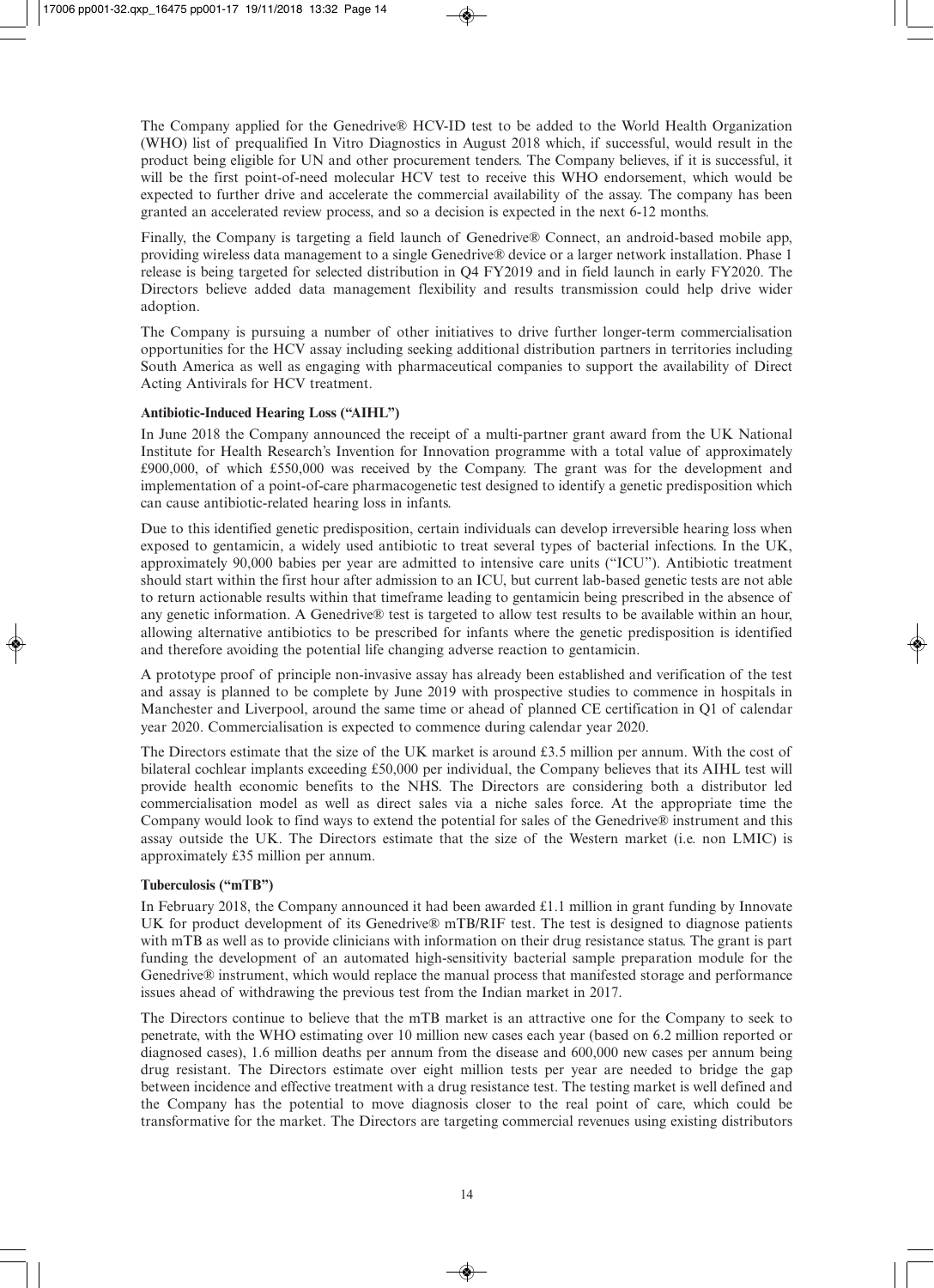in the financial year ending 30 June 2021 with investment to be targeted on sample preparation and manufacturing costs reduction.

## **US Department of Defense ("US DoD")**

The Company is pleased to announce that it has received from the US DoD a new order of \$0.9 million for 74 Genedrive® instruments and associated assays. Subject to manufacturing and shipping, this order is expected to be recognised as revenue in the first half of the current financial year. This constitutes the first order placed by the US DoD since the end of the \$6.7 million development contract which has resulted in the sale of around 185 Genedrive® units since 2014. The Company continues to have limited visibility of future potential demand from the US DoD but this latest order, whilst not incremental to the Board's view for the sales outlook for the current financial year as a whole, follows on from the final testing order of \$0.4 million received in the six months to 31 December 2017. The Company is encouraged by this recent order and believes there is potential for further engagement with the US DoD in 2019.

## **4. CURRENT TRADING**

Since publication of the trading update on 13 July 2018, the Company has continued to trade in line with the Board's expectations. Revenues for the remainder of the current financial year will comprise the US DoD order detailed above, approximately £1.5 million of grant funding and revenue from further HCV sales.

The US DoD order and HCV sales further the Company's transition to a commercial stage enterprise as the revenue mix shifts from predominantly development income to unit and assay sales while also attracting grant income. As of 30 June 2018, genedrive had generated a total of £8.4 million of revenues from its Genedrive® diagnostics platform.

Unaudited cash balances at 30 September 2018 were £2.0 million compared to £3.5 million as at 30 June 2018 and based on its current financial plans (and excluding the Fundraising) the Directors estimate that the Company has cash resources through to Q1/Q2 calendar year 2019.

## **5. FINAL RESULTS AND REPORT AND ACCOUNTS TO 30 JUNE 2018**

On 16 November 2018, the Company announced its unaudited preliminary results for the year ended 30 June 2018.

The Company expects to publish its report and accounts for the year ended 30 June 2018 shortly, which will include an unqualified audit option with a matter of emphasis on going concern. Subject to the report and accounts being published on a going concern basis (which the Placing and Loan Note Proceeds is expected to achieve), the Company expects to be able to claim a R&D tax credit worth approximately £980,000 which has not been included in the Directors' estimate as to the Company's current cash runway detailed in the above paragraph.

## **6. FUTURE NEWS FLOW**

In addition to the above update, the Company expects to announce expansion of its distributor network beyond that of EMEA, Asia and India in the next 6 months along with registrations achieved for its HCV assay, commercial traction and sales of HCV.

Working to the WHO guidelines for pre-qualification, the Company would expect to announce successful pre-qualification status within 6-12 months.

Within the next 6-12 months the Company also expects to be able to publish the results of two 'intended setting' studies in Georgia and Cameroon. Both studies are sponsored by FIND and are expected to provide validation of the Genedrive® HCV-ID Kit assay in small clinic settings.

The Company's three to four year objective is to have all three assays on market with material revenues, significant market potential and a fully established commercial footprint. Successful execution of this plan is expected to increase shareholder value and evidence the strategic value of the Company's diagnostic technologies more broadly.

## **7. DETAILS OF THE PLACING AND BROKER OPTION**

## **Structure**

The Directors gave careful consideration as to the structure of the Fundraising and concluded that the Placing and Broker Option was the most suitable option available to the Company and its Shareholders at this time.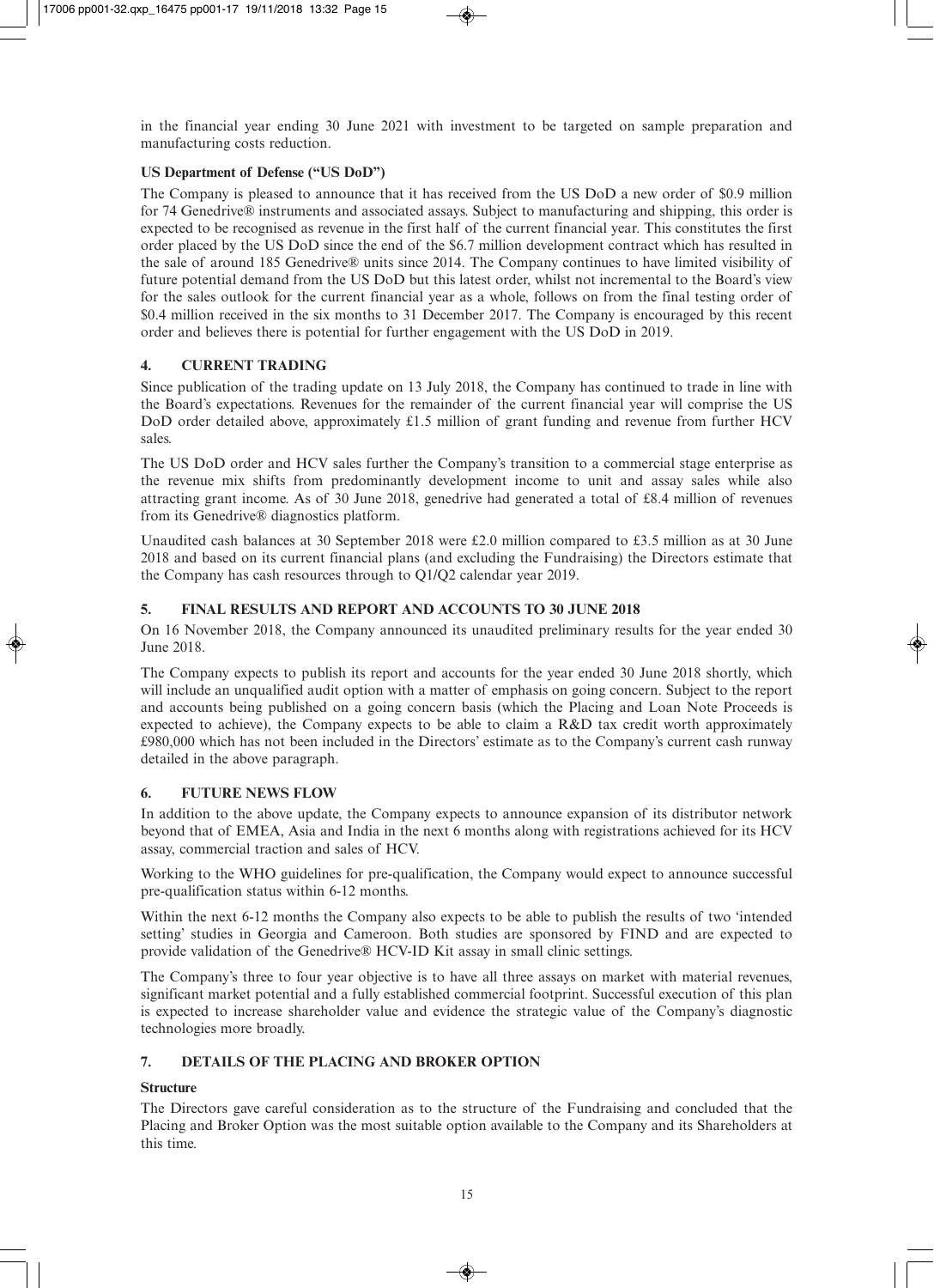The Directors considered that the accelerated bookbuilding process enabled the Placing to be carried out quickly and at the most suitable price for the Company. The Placing was made available to certain eligible existing institutional shareholders and certain new institutional investors. BGF has applied to subscribe for 4,347,826 Placing Shares (conditional upon, amongst other things, the BGF Subscription Agreement not being terminated for any reason).

Certain of the Directors namely David Budd, Matthew Fowler, Ian Gilham, Tom Lindsay and Chris Yates have applied to subscribe for, in aggregate, Placing Shares with an aggregate value of £100,000 in the Placing. This equates to 434,782 Placing Shares.

The Company has also granted to Peel Hunt and Stanford Capital the Broker Option to raise up to a further £500,000 through the issue of up to 2,173,193 Broker Option Shares at the Placing Price in order to allow existing and other investors to participate in the Fundraising.

The Broker Option may be exercised by Peel Hunt and Stanford Capital between 8.00 a.m. on 16 November 2018 and 16.30 p.m. on 6 December 2018 and, if exercised in full, shall require the Company to issue up to 2,173,193 Broker Option Shares. The exercise of the Broker Option shall be at the discretion of Peel Hunt and Stanford Capital (with the agreement of the Company) and Peel Hunt and Stanford Capital are under no obligation to exercise the Broker Option.

The New Ordinary Shares are not being made available to the public and none of the New Ordinary Shares are being offered or sold in any jurisdiction where it would be unlawful to do so.

The allotment and issue of the Placing Shares (and Broker Option Shares) is conditional on, amongst other things, the approval by Shareholders of the Resolutions required for the Directors to allot the New Ordinary Shares and for statutory pre-emption rights to be disapplied in respect of such allotments. The Resolutions contain the relevant approvals required for the Fundraising. The Resolutions also contain the relevant authorities required for the Directors to allot Ordinary Shares on conversion of the Loan Notes and the adjusted number of Ordinary Shares to be issued in respect of the GHIF Convertible Bond and for the statutory pre-emption rights to be disapplied in respect of such allotments. The Directors authority to allot shares to the shareholder of VGL has also been updated to reflect the Visible Genomics SPA as proposed to be amended by the Fifth Deed of Amendment.

#### **Reasons for the Fundraising and Use of Proceeds**

The Placing and Loan Note proceeds alongside the Company's existing cash and expected R&D tax claim are intended to:

- (i) support the working capital needs of the Company in relation to the launch of the Genedrive® HCV-ID Kit and support projects to help enhance the gross margin of the assay;
- (ii) fund the Company's development programmes relating to AIHL and mTB assays, as well as enhance the Genedrive® system in terms of data and data sharing and connectivity; and
- (iii) fund the £300,000 cash payment to the previous shareholder of VGL as part of an existing deferred consideration liability as varied by the Fifth Deed of Amendment.

Any monies raised via the Broker Option are expected to be allocated to items (i) and (ii) above.

#### **Principal Terms of the Placing**

Peel Hunt and Stanford Capital, as agents for the Company, have severally agreed to use their respective reasonable endeavours to procure Placees by way of an accelerated Bookbuild process on the terms of the Placing Agreement. Placees applied to subscribe for the New Ordinary Shares on the basis of the Terms and Conditions of the Placing set out in the Appendix to the Announcement. The Placing and Broker Option is not being underwritten.

The issue of the Placing Shares is intended to raise £3.5 million (before expenses). If the Broker Option is exercised in full, the Company would raise a further £0.5 million by the issue of the Broker Option Shares. It is expected that the proceeds of the Placing, and any Broker Option Shares subscribed for, will be received by the Company by 12 December 2018.

Under the Placing Agreement, the Company has agreed to pay to Peel Hunt and Stanford Capital commission based on the aggregate value of the New Ordinary Shares placed at the Placing Price and the costs and expenses incurred in relation to the Placing together with any applicable VAT.

No commissions will be paid to Placees or by Placees in respect of any New Ordinary Shares.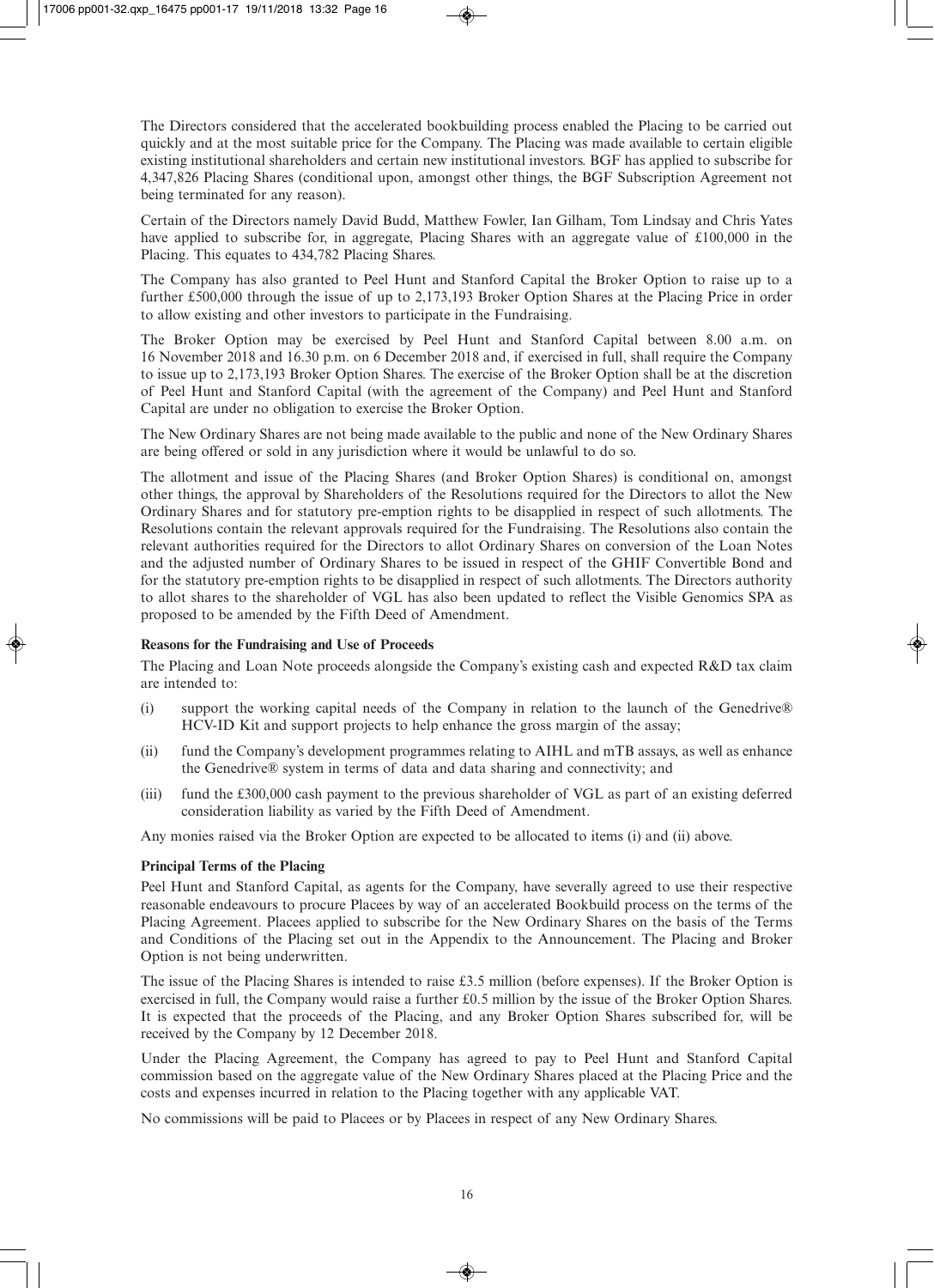## **Application for Admission**

Application will be made to the London Stock Exchange for the New Ordinary Shares (including the Broker Option Shares (if any)) to be admitted to trading on AIM. Subject to, amongst other things, Shareholder approval of the Resolutions at the General Meeting, Admission is expected to take place, and dealings on AIM are expected to commence, at 8.00 a.m. on 10 December 2018 (or such later time and/or date as may be agreed between the Company, Peel Hunt and Stanford Capital, being no later than 5.00 p.m. on 31 December 2018). No temporary documents of title will be issued.

## **Conditionality**

The Placing is conditional upon the Placing Agreement becoming unconditional and not having been terminated in accordance with its terms. The Placing Agreement is conditional, amongst other things, upon the following:

- the passing, without amendment, of the Resolutions at the General Meeting;
- <sup>l</sup> none of the warranties contained in the Placing Agreement, in the opinion of the Joint Bookrunners (acting jointly and in good faith), being untrue or inaccurate or misleading at the date of the Placing Agreement or becoming untrue or inaccurate or misleading at any time between such date and Admission by reference to the facts and circumstances from time to time subsisting;
- the Company having complied with all of its obligations under the Placing Agreement which fall to be performed or satisfied on or prior to Admission;
- <sup>l</sup> the BGF Subscription Agreement: (a) having been duly executed by all the parties thereto, and not having been terminated or rescinded prior to Admission; and (b) becoming unconditional in all respects and having been completed in escrow (subject to the sole condition to release from escrow being any condition equivalent to Admission occurring as described below);
- <sup>l</sup> each of the Fifth Deed of Amendment relating to the Visible Genomics SPA and the Second Amendment and Restatement Agreement relating to the GHIF Bond: (a) having been duly executed by all the parties thereto, and not having been terminated or rescinded prior to Admission; and (b) becoming unconditional in all respects (save for any condition equivalent to Admission occurring as described below, or which otherwise will be satisfied on Admission); and
- <sup>l</sup> Admission occurring by no later than 8.00 a.m. on 10 December 2018 (or such later time and/or date as may be agreed between the Company and Peel Hunt and Stanford Capital, being no later than 8.00 a.m. on 31 December 2018).

If the conditions set out above are not satisfied or waived (where capable of waiver), the Fundraising will lapse and the New Ordinary Shares will not be allotted and issued and no monies will be received by the Company from investors in respect of the New Ordinary Shares. In addition the BGF Subscription Agreement will not become unconditional and the Loan Notes will not be issued.

## **Effect of the Placing**

The New Ordinary Shares will, following Admission, rank *pari passu* in all respects with the Existing Ordinary Shares in issue at the date of this document and will carry the right to receive all dividends and distributions declared, made or paid on or in respect of the Ordinary Shares after Admission.

The issue of the Placing Shares, upon completion of the Placing pursuant to the terms of the Placing Agreement, will represent approximately 44.8 per cent. of the Enlarged Share Capital, assuming no take-up of the Broker Option.

## **8. EIS/VCT**

The following information is based upon the laws and practice currently in force in the UK and may not apply to persons who do not hold Ordinary Shares as investments.

The Company has recently received assurance from HMRC that the Ordinary Shares in the Company represent a qualifying investment for a VCT and are capable of qualifying for EIS tax reliefs. Accordingly, the New Ordinary Shares will rank as "eligible shares" and will be capable of being a "qualifying holding" for the purposes of investment by VCTs and that the Company can issue EIS 3 "compliance certificates" for the purposes of EIS.

Shareholders and investors who are in any doubt as to their tax position or who are subject to tax in jurisdictions other than the UK are strongly advised to consult their own independent financial adviser immediately.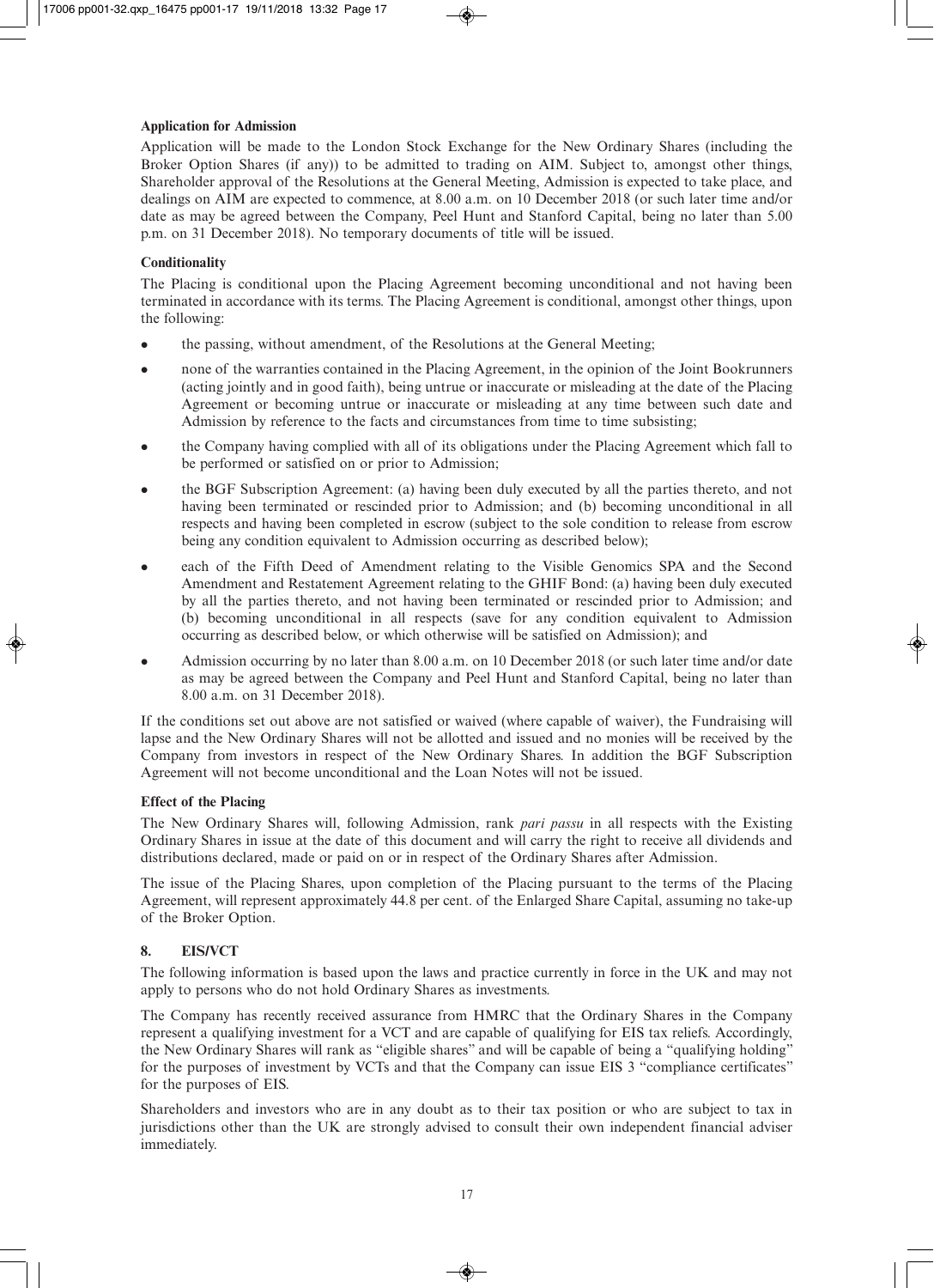The information below is intended only as a general guide to the current tax position under UK taxation law and is not intended to be exhaustive. Shareholders and investors who are in any doubt as to their tax position or who are subject to a tax jurisdiction, other than the UK, are strongly advised to consult their professional advisers. The Company is a knowledge intensive company and knowledge intensive companies can raise up to £10 million under the combined VCT, EIS, SEIS, social investment tax relief or any other state aid risk capital investment in any 12 month period.

## **EIS**

The Company intends to operate so that it qualifies for the taxation advantages offered under EIS. The main advantages are as follows:

- <sup>l</sup> Individuals can claim a tax credit reduction of 30 per cent. of the amount invested in the Company against their UK income tax liability, provided they have a sufficient tax liability to reclaim this amount, thus reducing the effective cost of their investment to 70 pence for each £1 invested. However, there is an EIS subscription limit of £1 million in each tax year, or £2 million in each tax year providing at least  $\pounds$ 1 million is invested into shares in a company which qualifies as a knowledge intensive company, and, to retain the relief, the EIS Shares must be held for at least three years.
- UK investors (individuals or certain trustees) may defer a chargeable gain by investing the amount of the gain in the Company. There is no limit to the level of investment for this purpose and, therefore, to the amount of gain which may be deferred in this way. Note that the deferred gain will come back into charge when the EIS Shares are disposed of or if the Company ceases to qualify as an EIS company within the three year qualifying period.
- <sup>l</sup> There is no tax on capital gains made upon disposal after the three year period (the "Qualifying Period") of shares in an EIS qualifying company on which income tax relief has been given and not withdrawn.
- If a loss is made on disposal of the EIS Shares at any time, the amount of the loss (after allowing for any income tax relief initially obtained) can be set off against either the individual's gains for the tax year in which the disposal occurs, or, if not so used, against capital gains of a subsequent tax year, or against the individual's net income of the tax year of the disposal or of the previous tax year.
- <sup>l</sup> Provided a Shareholder has owned EIS Shares for at least two years and certain conditions are met at the time of transfer, up to 100 per cent. business property relief will be available, which reduces the inheritance tax liability on the transfer of EIS Shares to nil.
- The amount of relief an investor may gain from an EIS investment in the Company will depend on the investor's individual circumstances.

## **Qualifying Period**

In order to retain the EIS reliefs, an investor must hold their shares for at least three years. A sale or other disposal (other than an inter-spousal gift or a transfer on death) will result in any income tax relief that has been claimed being clawed back by HMRC. Additionally, any capital gains deferred will come back into charge and the capital gains tax exemption will be lost. It is the investor's responsibility to disclose a disposal to HMRC.

An individual can only be eligible for EIS relief on the purchase of shares if all shares held by that investor are either risk-based shares (that is, shares for which an EIS 3 compliance statement has been or will be issued) or the original subscriber shares which the investor has continued to hold.

Additionally, if the Company ceases to meet certain qualifying conditions within three years from the date of the share issue, the tax reliefs will be lost. This will be shown as the "Termination Date" on the EIS3 certificate which the Company will issue to investors following formal approval of the share issue by HMRC.

#### **Advance Assurance of EIS Status**

In order for investors to claim EIS reliefs relating to their shares in the Company, the Company has to meet a number of rules regarding the kind of company it is, the amount of money it can raise, how and when that money must be employed for the purposes of the trade, and the trading activities carried on. The Company must satisfy HMRC that it meets these requirements and is therefore a qualifying company. Although the Company currently expects to satisfy the relevant conditions for EIS investment, neither the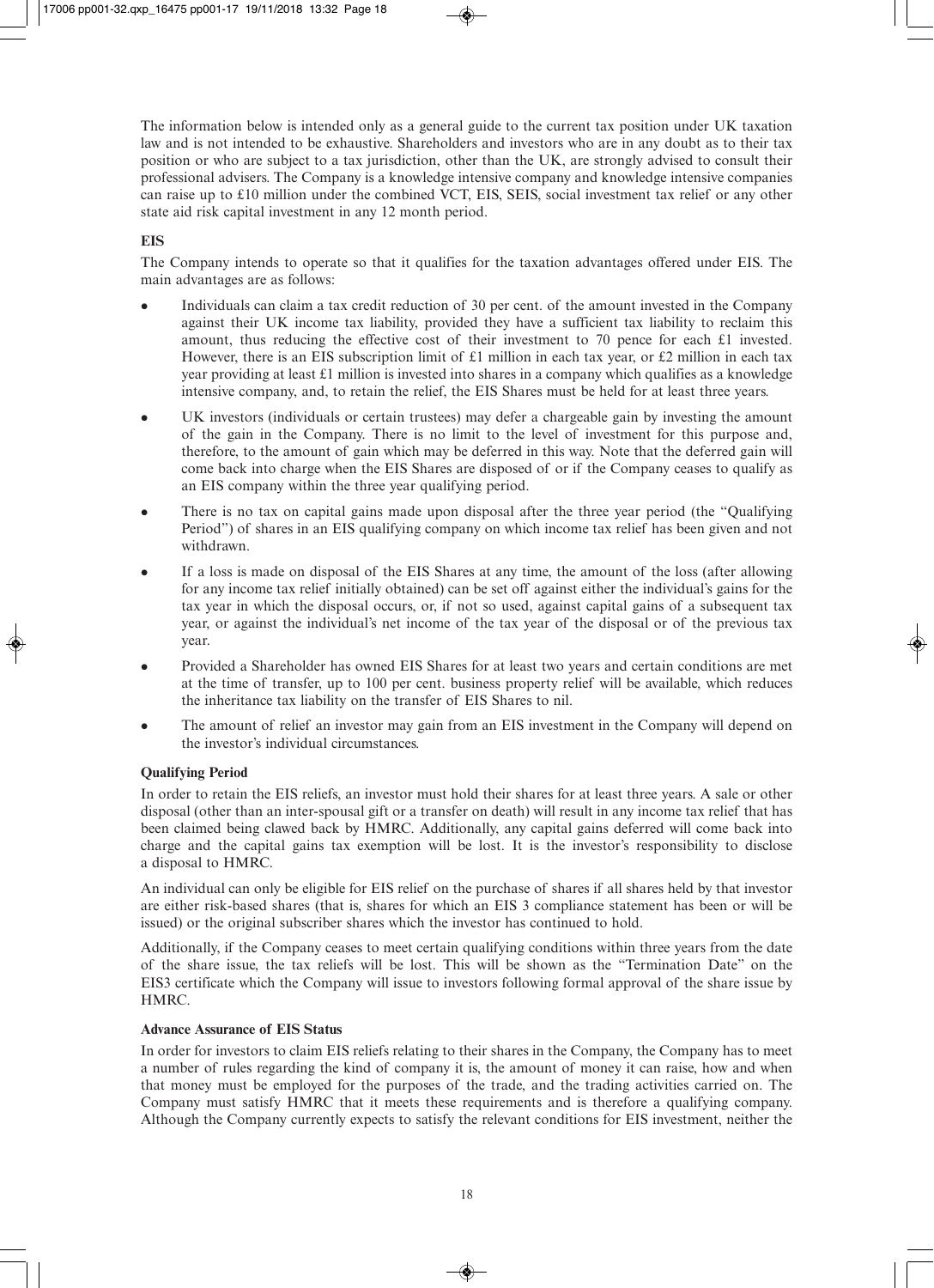Directors nor the Company gives any warranty or undertaking that relief will be available in respect of any investment in the EIS Shares.

## **VCT**

The status of the New Ordinary Shares as a qualifying holding for VCTs will be conditional, *inter alia*, upon the Company continuing to satisfy the relevant requirements.

Although the Company currently expects to satisfy the relevant conditions for VCT investment, neither the Directors nor the Company gives any warranty or undertaking that an investment in New Ordinary Shares by a VCT will be a qualifying holding.

As the rules governing EIS and VCT reliefs are complex and interrelated with other legislation, if Shareholders and investors are in any doubt as to their tax position, require more detailed information than the general outline above, or are subject to tax in a jurisdiction other than the United Kingdom, they should consult their professional adviser.

## **9. THE PLACING AGREEMENT**

Pursuant to the terms of the Placing Agreement, Peel Hunt and Stanford Capital, as agents for the Company, have agreed to use their respective reasonable endeavours to procure Placees to take up the Placing Shares on the terms and subject to the conditions set out therein, at the Placing Price. The Placing Agreement is conditional upon, amongst other things, the conditions set out above.

The Placing Agreement contains customary warranties given by the Company in favour of Peel Hunt and Stanford Capital in relation to, amongst other things, the accuracy of the information in this document and other matters relating to the Group and its business. In addition, the Company has agreed to indemnify Peel Hunt (and its affiliates) and Stanford Capital in relation to certain liabilities which they may incur in respect of the Placing.

Peel Hunt and Stanford Capital each have the right to terminate their obligations under the Placing Agreement in certain circumstances prior to Admission. In particular, in the event of breach of the warranties or a material adverse change or if the Placing Agreement does not become unconditional where both Peel Hunt and Stanford Capital terminate their obligations under the Placing Agreement, the Placing Agreement will cease and terminate.

#### **10. RELATED PARTY TRANSACTION AND DIRECTORS' INTERESTS**

The Company was notified on 16 November 2018, that the following Directors of the Company have agreed to subscribe for Placing Shares pursuant to the terms of the Placing. Following Admission (assuming no take up under the Broker Option) the beneficial interests of such Directors will be as follows:

| <b>Shareholder</b> | Number of<br><b>Placing Shares</b><br>subscribed for | Amount<br>payable for the<br><b>Placing Shares</b> | Number of<br><b>Ordinary Shares</b><br>held after Admission |
|--------------------|------------------------------------------------------|----------------------------------------------------|-------------------------------------------------------------|
|                    |                                                      |                                                    |                                                             |
| David Budd         | 114,130                                              | £26,250                                            | 145,380                                                     |
| Matthew Fowler     | 86,957                                               | £20,000                                            | 86,957                                                      |
| Tom Lindsay        | 65,217                                               | £15,000                                            | 65,217                                                      |
| Chris Yates        | 16,304                                               | £3,750                                             | 16,304                                                      |

The Independent Directors, being Dr Robert Nolan and Dr Roger Lloyd, consider, having consulted with the Company's Nominated Adviser, Peel Hunt, that the terms on which the Placing Shares will be issued to Dr Ian Gilham, David Budd, Matthew Fowler, Tom Lindsay and Chris Yates are fair and reasonable insofar as the shareholders of the Company are concerned.

The following substantial shareholders as defined in the AIM Rules for Companies, in that they currently have an interest in more than 10 per cent. of the Company's current issued share capital, have agreed to subscribe for Placing Shares. Following Admission, the interests of such substantial shareholders will be as follows:

|                           | Number of             | Amount                | Number of              |
|---------------------------|-----------------------|-----------------------|------------------------|
|                           | <b>Placing Shares</b> | payable for the       | <b>Ordinary Shares</b> |
| <b>Shareholder</b>        | subscribed for        | <b>Placing Shares</b> | held after Admission   |
| M&G Investment Management |                       |                       |                        |
| Limited                   | 2,629,653             | £604.820              | 5,178,143              |
| Calculus Capital          | 3,260,869             | £750,000              | 6,588,032              |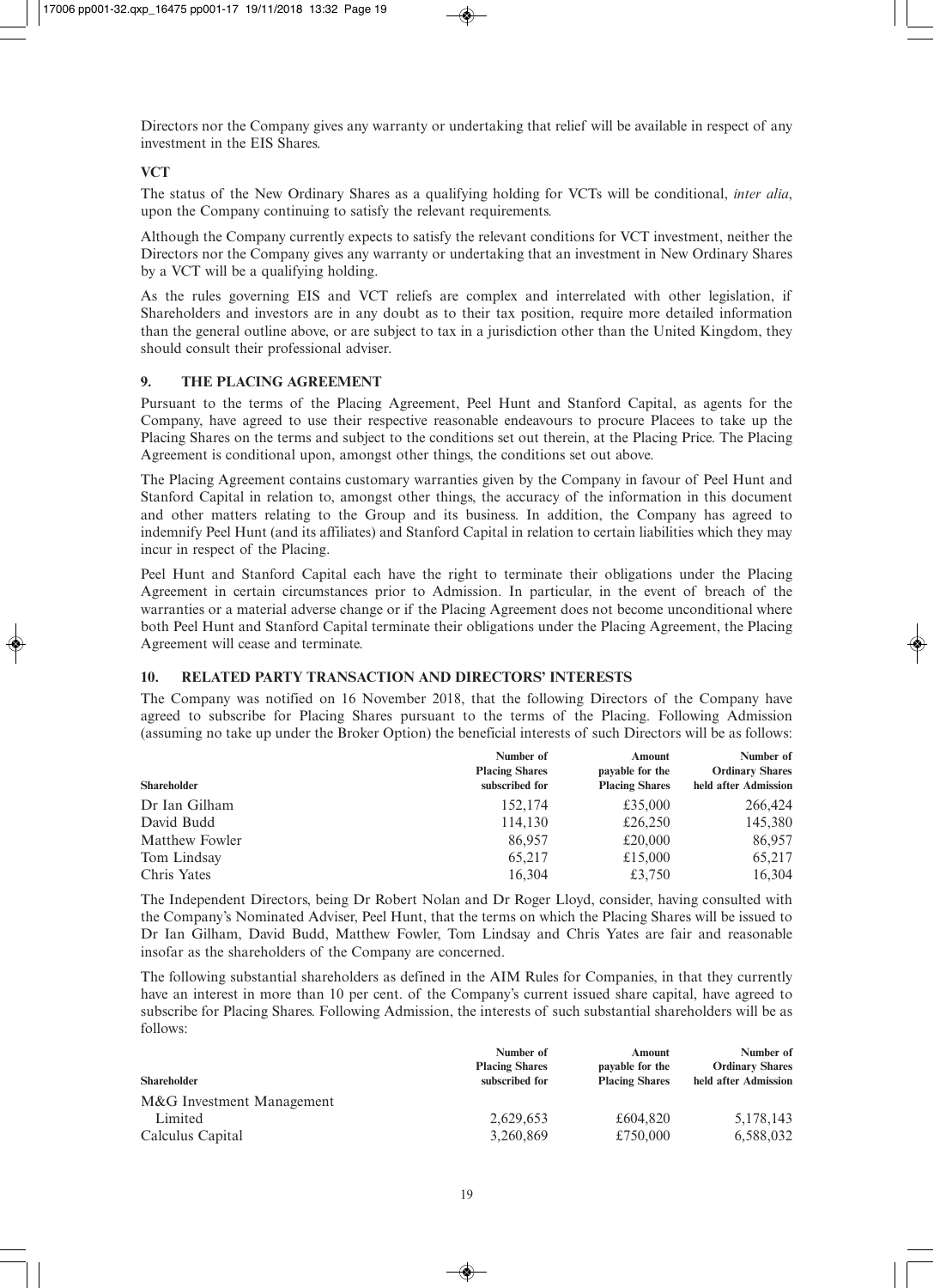The Directors consider, having consulted with the Company's Nominated Adviser, Peel Hunt, that the Placing participations of M&G Investment Management Limited and Calculus Capital in the Placing, are fair and reasonable insofar as the shareholders of the Company are concerned.

## **11. GENERAL MEETING**

The Directors do not currently have authority to allot all of the New Ordinary Shares and, accordingly, the Board is seeking approval of Shareholders, at the General Meeting, to allot the New Ordinary Shares and the Ordinary Shares to be issued on conversion of the Loan Notes, the GHIF Bond and the VGL Consideration Shares.

The General Meeting of the Company, notice of which is set out at the end of this document, is to be held at 12 noon on 7 December 2018 at The Incubator Building, 48 Grafton Street, Manchester, M13 9XX. The General Meeting is being held for the purpose of considering and, if thought fit, passing the Resolutions in order to approve, *inter alia*, the authorities required to allot and issue the New Ordinary Shares.

A summary and explanation of the Resolutions is set out below. Please note that this is not the full text of the Resolutions and you should read this section in conjunction with the Resolutions contained in the Notice of General Meeting in Part II of this document.

## **Resolution 1: Authority to allot New Ordinary Shares (to be passed as an ordinary resolution)**

Conditional on the passing of Resolution 2, Resolution 3 and Resolution 4, this ordinary resolution will grant the Directors authority to allot up to 17,391,304 New Ordinary Shares for the purposes of the Placing and the Broker Option. The authority given by this Resolution will expire 90 days after the date of the passing of the Resolution. This authority will be in addition to the authorities given to the Directors at the annual general meeting of the Company which took place on 29 November 2017.

## **Resolution 2: Disapplication of pre-emption rights in respect of the Placing and Broker Option (to be passed as a special resolution)**

Conditional on the passing of Resolution 1, Resolution 3 and Resolution 4, this special resolution disapplies statutory pre-emption rights in respect of the allotment up to 17,391,304 New Ordinary Shares to be allotted pursuant to Resolution 1 in connection with the Placing and Broker Option. The authority given by this Resolution will expire 90 days after the date of the passing of the Resolution. This authority will be in addition to the authorities given to the Directors at the annual general meeting of the Company which took place on 29 November 2017.

## **Resolution 3: Authority to allot shares in relation to BGF, GHIF and Visible Genomics SPA (to be passed as an ordinary resolution)**

Conditional on the passing of Resolution 1, Resolution 2 and Resolution 4, this ordinary resolution will grant the Directors authority to allot

- (a) up to 8,695,652 Ordinary Shares on conversion of the Loan Notes
- (b) up to 7,100,000 Ordinary Shares on conversion of the GHIF Bond and
- (c) 1,369,565 Ordinary Shares to the seller of Visible Genomics to reflect the amended terms of the Visible Genomics SPA.

This authority will be in addition to the authorities given to the Directors at the annual general meeting of the Company which took place on 29 November 2017.

## **Resolution 4: Disapplication of pre-emption rights in relation to BGF and GHIF (to be passed as a special resolution)**

Conditional on the passing of Resolution 1, Resolution 2 and Resolution 3, this special resolution disapplies statutory pre-emption rights in respect of the allotment of Ordinary Shares for cash up to 15,795,652 Ordinary Shares which represents the maximum number of Ordinary Shares which may be issued in connection with conversion of the Loan Notes and the GHIF Bond.

This authority will be in addition to the authorities given to the Directors at the annual general meeting of the Company which took place on 29 November 2017.

## **12. WORKING CAPITAL AND IMPORTANCE OF VOTE**

**Shareholders should be aware that, if the Resolutions are not approved at the General Meeting, the net proceeds of the Fundraising will not be received by the Company. If this were to happen, the Company would**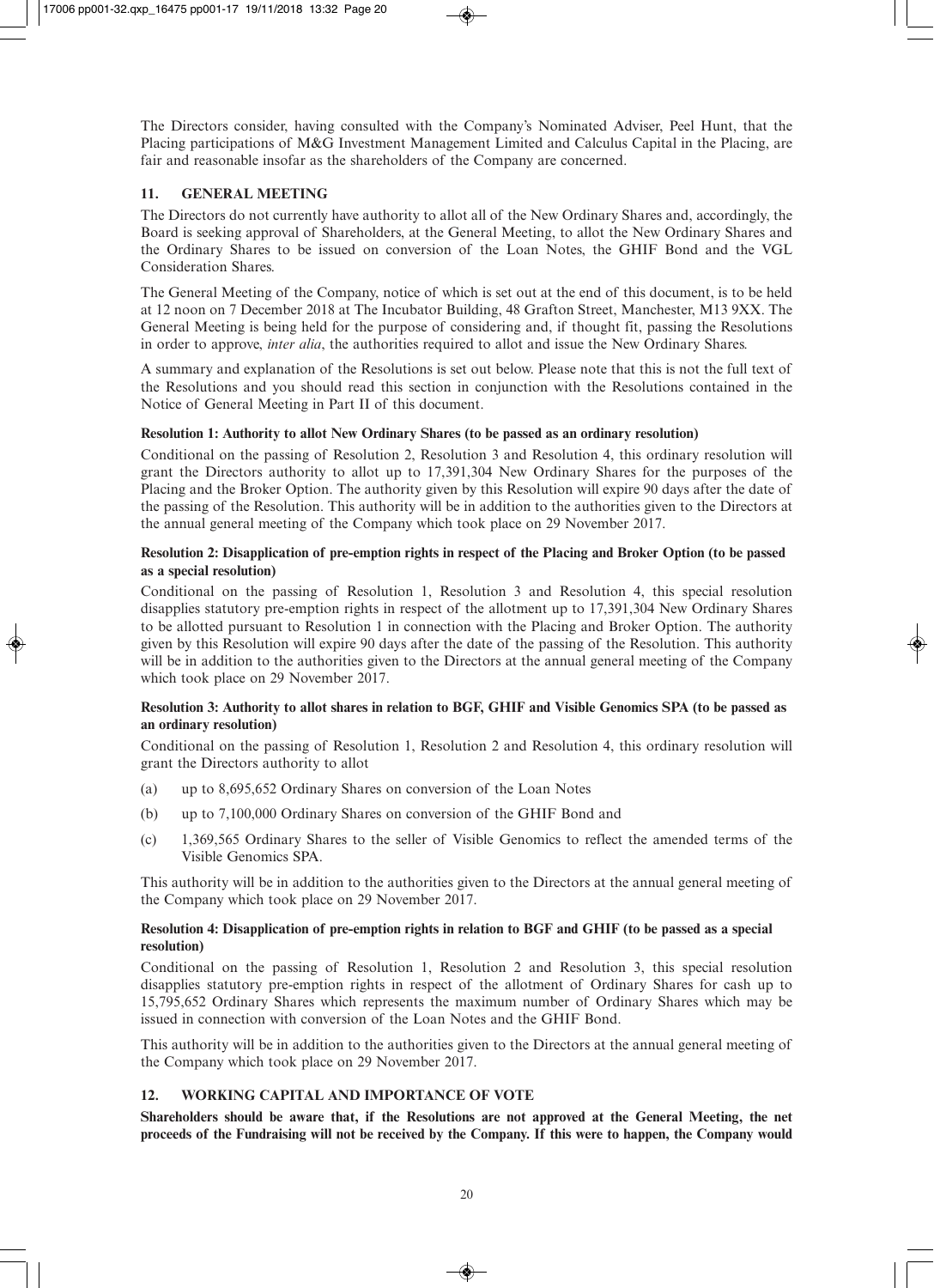**only have sufficient working capital to trade through to Q1/Q2 calendar 2019 without taking any mitigating action and therefore the Board would need to seek alternative financing which may or may not be forthcoming. The Directors consider that such a scenario would not be in the best interests of the Company or its Shareholders and that any alternative financing, if available, could be on less favourable terms and could risk leading to substantial dilution for Shareholders. Accordingly, the Directors unanimously recommend that Shareholders vote in favour of the Resolutions.**

## **13. ACTION TO BE TAKEN**

Enclosed with this document is a Form of Proxy for use at the General Meeting. **Whether or not you intend to be present at the General Meeting, you are requested to complete, sign and return the Form of Proxy to the Company's Registrars, Neville Registrars Limited, Neville House, Steelpark Road, Halesowen, B62 8HD so as to be received as soon as possible and, in any event, not later than 12 noon on 5 December 2018.**

If you complete and return the Form of Proxy, you may still attend and vote at the General Meeting should you wish to do so. Shareholders who hold their Ordinary Shares through a nominee should instruct their nominees to submit a Form of Proxy on their behalf.

## **14. RECOMMENDATIONS**

**The Directors consider that the Fundraising and the passing of the Resolutions are in the best interests of the Company and its Shareholders as a whole. Accordingly, the Directors unanimously recommend that Shareholders vote in favour of all of the Resolutions, as they intend to do in respect of their beneficial holdings of an aggregate of 163,065 Existing Ordinary Shares, representing approximately 0.87 per cent. of the Existing Ordinary Shares.** 

**The Fundraising is conditional,** *inter alia***, upon the passing of the Resolutions at the General Meeting. Shareholders should be aware that if the Resolutions are not passed at the General Meeting, the Fundraising will not proceed.** 

Yours faithfully

**Ian Gilham** *Non-Executive Chairman*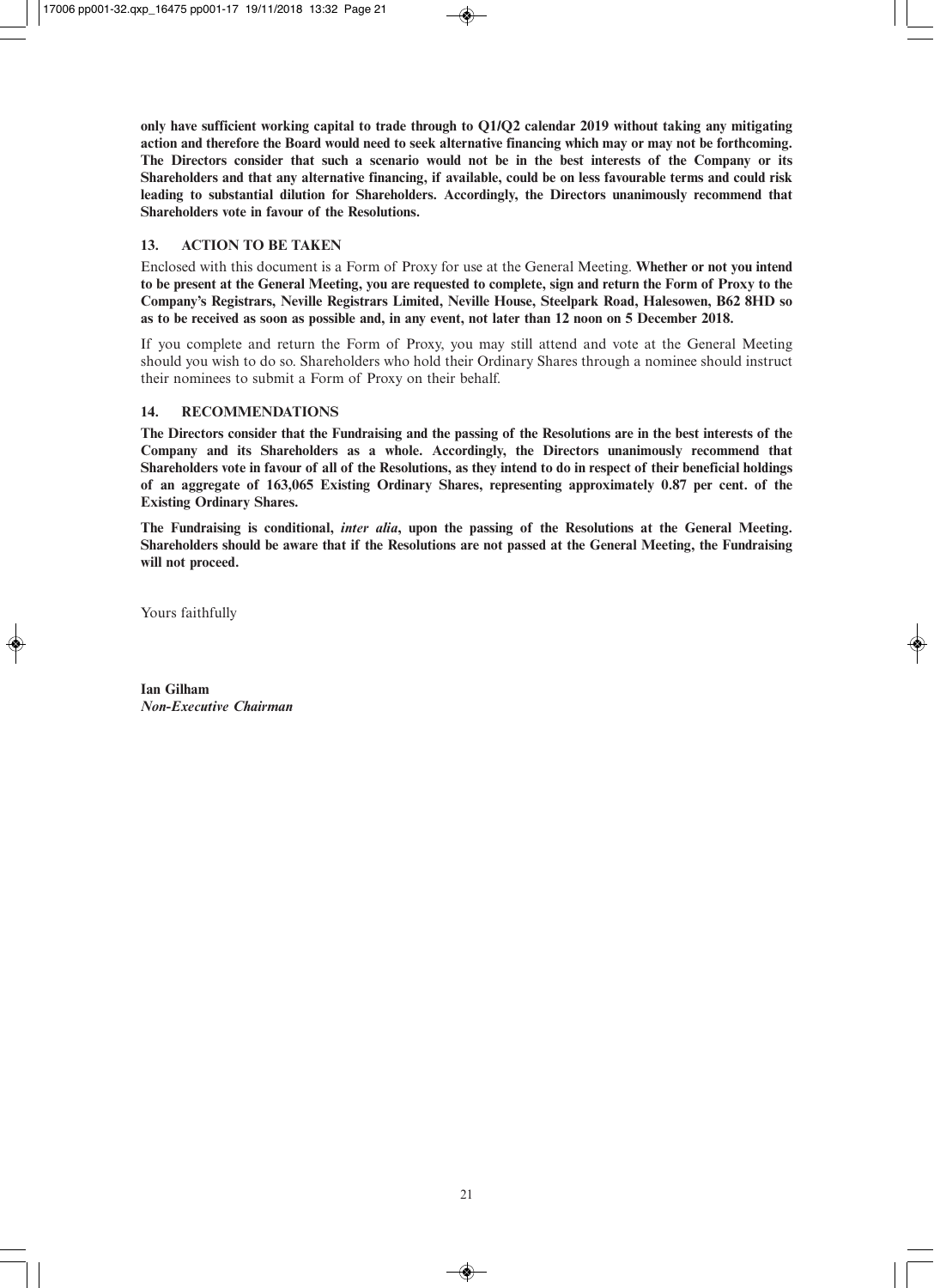## **PART II**

## **NOTICE OF GENERAL MEETING**



# **genedrive plc**

*(Incorporated and registered in England and Wales with registered no. 06108621)*

**Notice is hereby given that a General Meeting of genedrive plc (the "Company") will be held at 12 noon on 7 December 2018 at The Incubator Building, 48 Grafton Street, Manchester, M13 9XX for the purposes of considering and, if thought fit, passing the following resolutions, of which Resolutions 1 and 3 will be proposed as ordinary resolutions and Resolutions 2 and 4 will be proposed as special resolutions.**

#### **RESOLUTION 1**

1. That subject to and conditional upon the passing of Resolutions 2, 3 and 4, the directors of the Company be and they are hereby generally and unconditionally authorised for the purposes of section 551 of the Companies Act 2006 (the "**2006 Act**"), in addition to all existing authorities to the extent unused, to exercise all powers of the Company to allot ordinary shares in the Company and to grant rights to subscribe for or convert any security into shares in the Company up to an aggregate nominal amount of £260,869.575 in respect of up to 17,391,304 ordinary shares on, and subject to, such terms as the directors may determine, but so that this authority is limited to the allotment of ordinary shares pursuant to the Placing and the Broker Option (as defined in the document containing the notice convening this meeting). This authority, unless renewed, extended, varied or revoked by the Company in a general meeting, shall expire 90 days after the date of the passing of this resolution, save that the Company may, before such expiry, make offers or agreements which would or might require shares to be allotted in the Company after such expiry and the directors may allot shares in the Company in pursuance of any such offer or agreement notwithstanding the expiry of the authority given by this resolution.

#### **RESOLUTION 2**

2. That, subject to and conditional upon the passing of Resolutions 1, 3 and 4, the directors of the Company be and they are hereby empowered pursuant to section 570(1) of the 2006 Act, in addition to all existing unexercised powers of the Directors under section 570 of the 2006 Act, to allot equity securities (as defined in section 560(1) of the 2006 Act) of the Company for cash pursuant to the authority conferred by resolution 1 above as if section  $561(1)$  of the 2006 Act did not apply to any such allotment. This power, unless renewed, extended, varied or revoked by the Company in general meeting, shall expire 90 days after the date of the passing of this resolution, save that the Company may, before such expiry, make offers or agreements which would or might require equity securities to be allotted in the Company after such expiry and the directors may allot such securities in pursuance of any such offer or agreement as if the authority conferred hereby had not expired.

#### **RESOLUTION 3**

3. That, subject to and conditional upon the passing of Resolutions 1, 2 and 4, the directors of the Company be and they are hereby generally and unconditionally authorised for the purposes of section 551 of the 2006 Act, in addition to all existing authorities to the extent unused, to exercise all powers of the Company to allot ordinary shares in the Company and to grant rights to subscribe for or convert any security into shares in the Company up to an aggregate nominal amount of £257,478.255 in respect of up to 17,165,217 ordinary shares on, and subject to, such terms as the directors may determine, but so that this authority is limited to (i) the allotment of up to 7,100,000 ordinary shares in connection with the US\$8 million convertible bond entered into between Global Health Investment Fund and the Company pursuant to the GHIF Bond and Collaboration Agreement (as amended) ("**GHIF Bond**"); (ii) the allotment of up to 8,695,652 ordinary shares in connection with the £2.5 million convertible loan notes to be issued to Business Growth Fund in accordance with the Loan Note Instrument ("**Loan Notes**"); and (iii) the allotment of up to 1,369,565 ordinary shares in connection with the amendment of the terms of the agreement with the shareholder of Visible Genomics Limited for the sale and purchase of the shares in Visible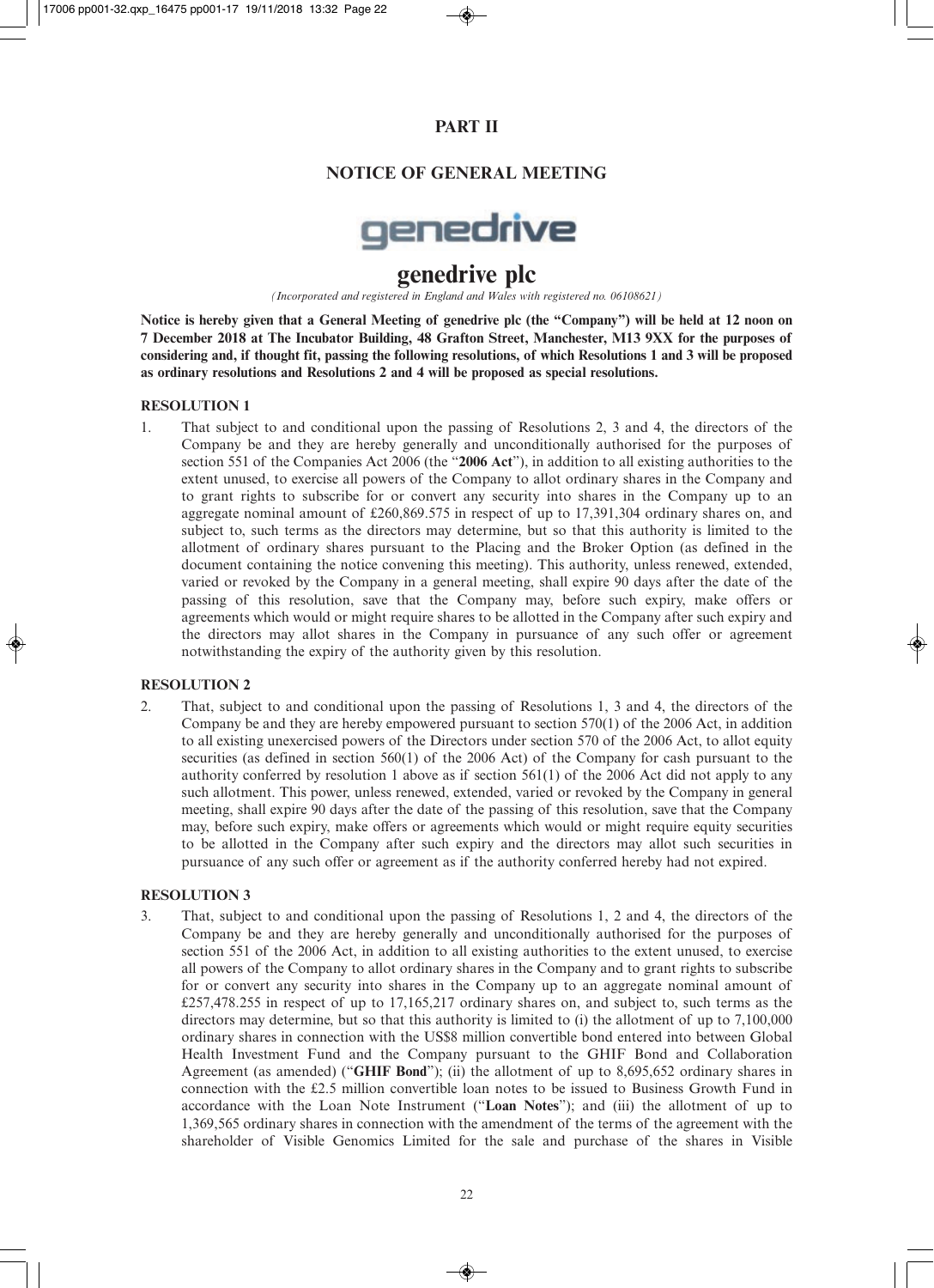Genomics Limited (as amended) ("**Visible Genomics SPA**") (all as defined, and more fully described, in the document containing the notice convening this meeting). This authority, unless renewed, extended, varied or revoked by the Company in a general meeting, shall expire 5 years after the date of the passing of this resolution, save that the Company may, before such expiry, make offers or agreements which would or might require shares to be allotted in the Company after such expiry and the directors may allot shares in the Company in pursuance of any such offer or agreement notwithstanding the expiry of the authority given by this resolution.

#### **RESOLUTION 4**

4. That, subject to the passing of Resolutions 1, 2 and 3 above, the directors of the Company be and they are hereby empowered pursuant to section 570(1) of the 2006 Act, in addition to all existing unexercised powers of the Directors under section 570 of the 2006 Act, to allot equity securities (as defined in section 560(1) of the 2006 Act) of the Company for cash up to an aggregate nominal amount of £236,934.78 pursuant to the authority conferred by resolution 3 above as if section 561(1) of the 2006 Act did not apply to any such allotment in connection with: (i) GHIF Bond; and (ii) BGF Loan Notes. This power, unless renewed, extended, varied or revoked by the Company in general meeting, shall expire 5 years after the date of the passing of this resolution, save that the Company may, before such expiry, make offers or agreements which would or might require equity securities to be allotted in the Company after such expiry and the directors may allot such securities in pursuance of any such offer or agreement as if the authority conferred hereby had not expired.

By Order of the Board

## **Matthew Fowler**

*Company Secretary*

19 November 2018

*Registered Office*

48 Grafton Street Manchester M13 9XX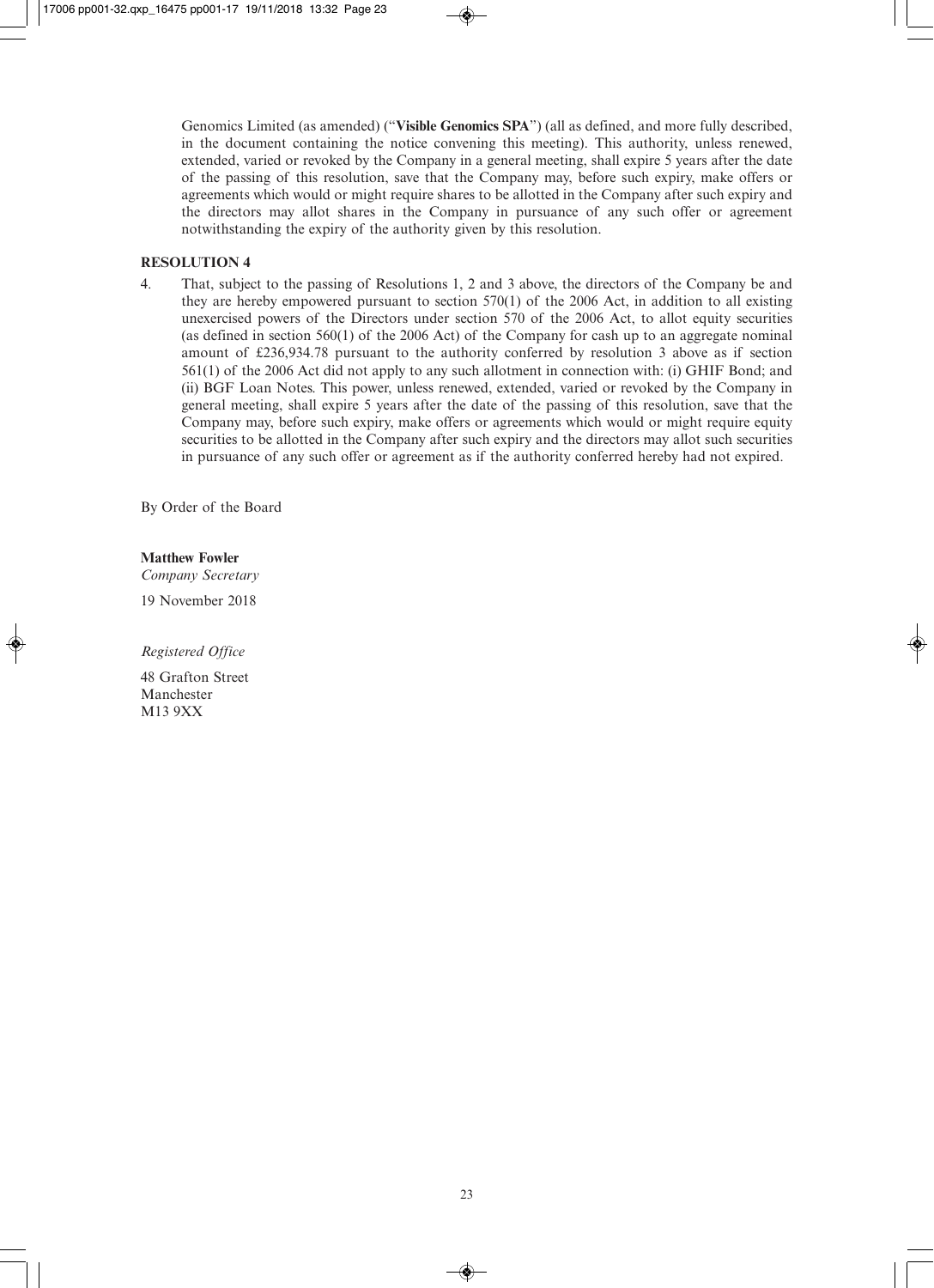#### **NOTES TO THE NOTICE OF GENERAL MEETING**

- 1. A member entitled to attend and vote at the General Meeting is also entitled to appoint one or more proxies of their own choice to exercise all or any of their rights to attend, speak and vote on their behalf at the General Meeting. A member can only appoint a proxy using the procedures set out in these notes and the notes to the accompanying form of proxy.
- 2. A member may appoint more than one proxy in relation to the General Meeting provided that each proxy is appointed to exercise the rights attached to a different share or shares held by that member. A member may not appoint more than one proxy to exercise rights attached to any one share. The proxy need not be a member of the Company, but must attend the General Meeting to represent the member. Please refer to the notes to the form of proxy for further information on appointing a proxy, including how to appoint multiple proxies.
- 3. In the absence of instructions, the person appointed as proxy may vote or abstain from voting as he/she thinks fit on the specified Resolutions and, unless otherwise instructed, may also vote or abstain from voting on any other matter (including amendments to the Resolutions) which may properly come before the General Meeting.
- 4. In the case of joint holders of a share, the vote of the senior who tenders a vote, whether in person or by proxy, shall be accepted to the exclusion of the votes of the other joint holders. For this purpose, seniority is determined by the order in which the names of the holders stand in the Company's register of members in respect of the joint holding.
- 5. Any corporation which is a member can appoint one or more corporate representatives who may exercise on its behalf all of its powers as a member, provided that each representative is appointed to exercise the rights attached to a different share or shares held by the member.
- 6. Pursuant to regulation 41 of the CREST Regulations, the Company specifies that only those members registered on the Register of Members at 6pm on 5 December 2018 (the "Specified Time") (or if the General Meeting is adjourned to a time more than 48 hours after the Specified Time, taking no account of any part of a day that is not a working day, by close of business on the day which is two working days prior to the time of the adjourned General Meeting) shall be entitled to attend and vote thereat in respect of the number of shares registered in their name at that time. If the General Meeting is adjourned to a time not more than 48 hours after the Specified Time (taking no account of any part of a day that is not a working day), that time will also apply for the purposes of determining the entitlement of members to attend and vote (and for the purposes of determining the number of votes they may cast) at the adjourned General Meeting. Changes to the Register of Members of the Company after the relevant deadline shall be disregarded in determining rights to attend and vote.

#### **Appointment of proxy using hard copy proxy form**

- 7. Members may appoint a proxy or proxies by completing and returning a form of proxy by post to the offices of the Company's registrars in an envelope addressed to the Company's Registrars, Neville Registrars Limited, Neville House, Steelpark Road, Halesowen, B62 8HD or by delivering a form of proxy by hand at the offices of the Company's Registrars, Neville Registrars Limited, Neville House, Steelpark Road, Halesowen, B62 8HD during normal business hours. In the case of a member which is a corporation, the proxy form must be executed under its common seal or signed on its behalf by a duly authorised officer or an attorney. Any power of attorney or any other authority under which the proxy form is signed (or a duly certified copy of such power of authority) must be included with the proxy form. Any such power of attorney or other authority cannot be submitted electronically.
- 8. To be effective, the appointment of a proxy, or the amendment to the instructions given for a previously appointed proxy, must be received by the Company's registrars by the method outlined in note 7 above no later than 12 noon on 5 December 2018. If you submit more than one valid proxy appointment, the appointment received last before the latest time for the receipt of proxies will take precedence.

#### **Appointment of proxy using CREST electronic proxy appointment service**

- 9. CREST members who wish to appoint a proxy or proxies by utilising the CREST electronic proxy appointment service may do so for the General Meeting and any adjournment(s) of it by using the procedures described in the CREST Manual (available from https://www.euroclear.com/site/public/EUI). CREST Personal Members or other CREST sponsored members, and those CREST members who have appointed a voting service provider(s), should refer to their CREST sponsor or voting service provider(s), who will be able to take the appropriate action on their behalf.
- 10. In order for a proxy appointment made by means of CREST to be valid, the appropriate CREST message (a CREST Proxy Instruction) must be properly authenticated in accordance with Euroclear UK & Ireland Limited's (EUI) specifications and must contain the information required for such instructions, as described in the CREST Manual. The message must be transmitted so as to be received by the issuer's agent Neville Registrars Limited (ID: 7RA11) by the latest time(s) for receipt of proxy appointments specified in this notice of General Meeting. For this purpose, the time of receipt will be taken to be the time (as determined by the timestamp applied to the message by the CREST Applications Host) from which the issuer's agent is able to retrieve the message by enquiry to CREST in the manner prescribed by CREST.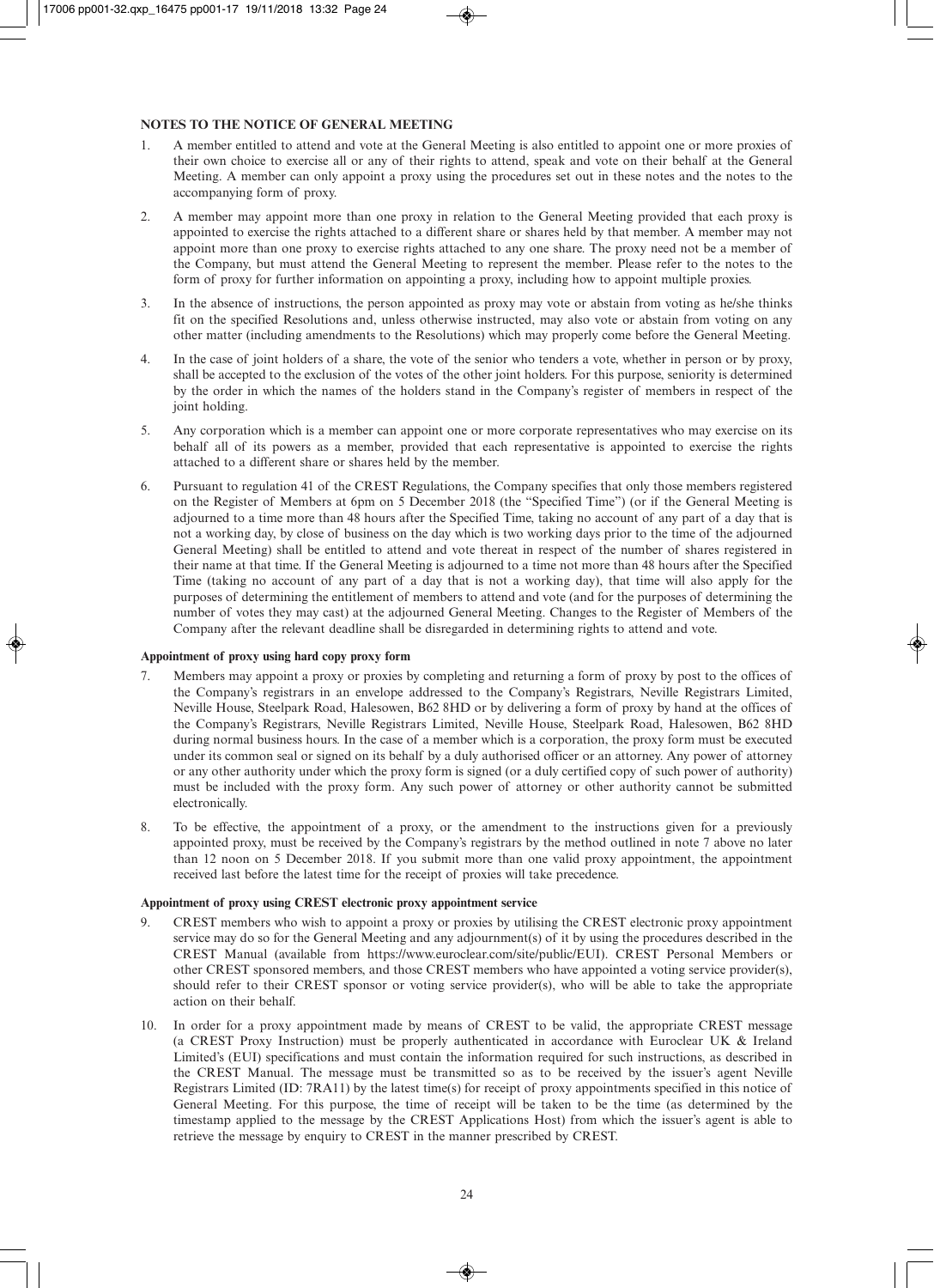- 11. CREST members and, where applicable, their CREST sponsors or voting service providers should note that EUI does not make available special procedures in CREST for any particular messages. Normal system timings and limitations will therefore apply in relation to the input of CREST Proxy Instructions. It is the responsibility of the CREST member concerned to take (or, if the CREST member is a CREST personal member or sponsored member or has appointed a voting service provider(s), to procure that his CREST sponsor or voting service provider(s) take(s)) such action as shall be necessary to ensure that a message is transmitted by means of the CREST system by any particular time. In this connection, CREST members and, where applicable, their CREST sponsors or voting service providers are referred, in particular, to those sections of the CREST Manual concerning practical limitations of the CREST system and timings.
- 12. The Company may treat as invalid a CREST Proxy Instruction in the circumstances set out in regulation 35(5)(a) of the CREST Regulations.

#### **Termination of proxy appointments**

- 13. Completion and return of the form of proxy will not preclude a member from attending and voting in person at the General Meeting.
- 14. In order to terminate the authority of a proxy, or a corporate representative of a corporation, you will need to inform the Company by sending a signed hard copy notice clearly stating your intention to revoke such appointment to the Company's registrars. To be effective, the notice of termination must be received by the Company's registrars by the method outlined in note 7 above no later than 12 noon on 5 December 2018.

#### **Voting Rights**

- 15. As at 15 November 2018, being the latest practicable date prior to the printing of this Notice, the Company's issued capital consisted of 18,783,115 Ordinary Shares carrying one vote each. Therefore, the total voting rights in the Company as at 15 November 2018 are 18,783,115.
- 16. Resolutions 1 and 3 are proposed as Ordinary Resolutions. This means that for the Resolutions to be passed more than half of the votes cast on such Resolutions must be in favour of such Resolutions. Resolutions 3 and 4 are proposed as Special Resolutions. This means that for such Resolutions to be passed, at least three-quarters of the votes cast on such Resolutions must be in favour of such Resolutions.

#### **Communications**

17. This Notice, together with information about the total numbers of shares in the Company in respect of which members are entitled to exercise voting rights at the General Meeting as at 15 November 2018, being the latest practicable date prior to the printing of this Notice, will be available on the Company's website at www.genedriveplc.com.